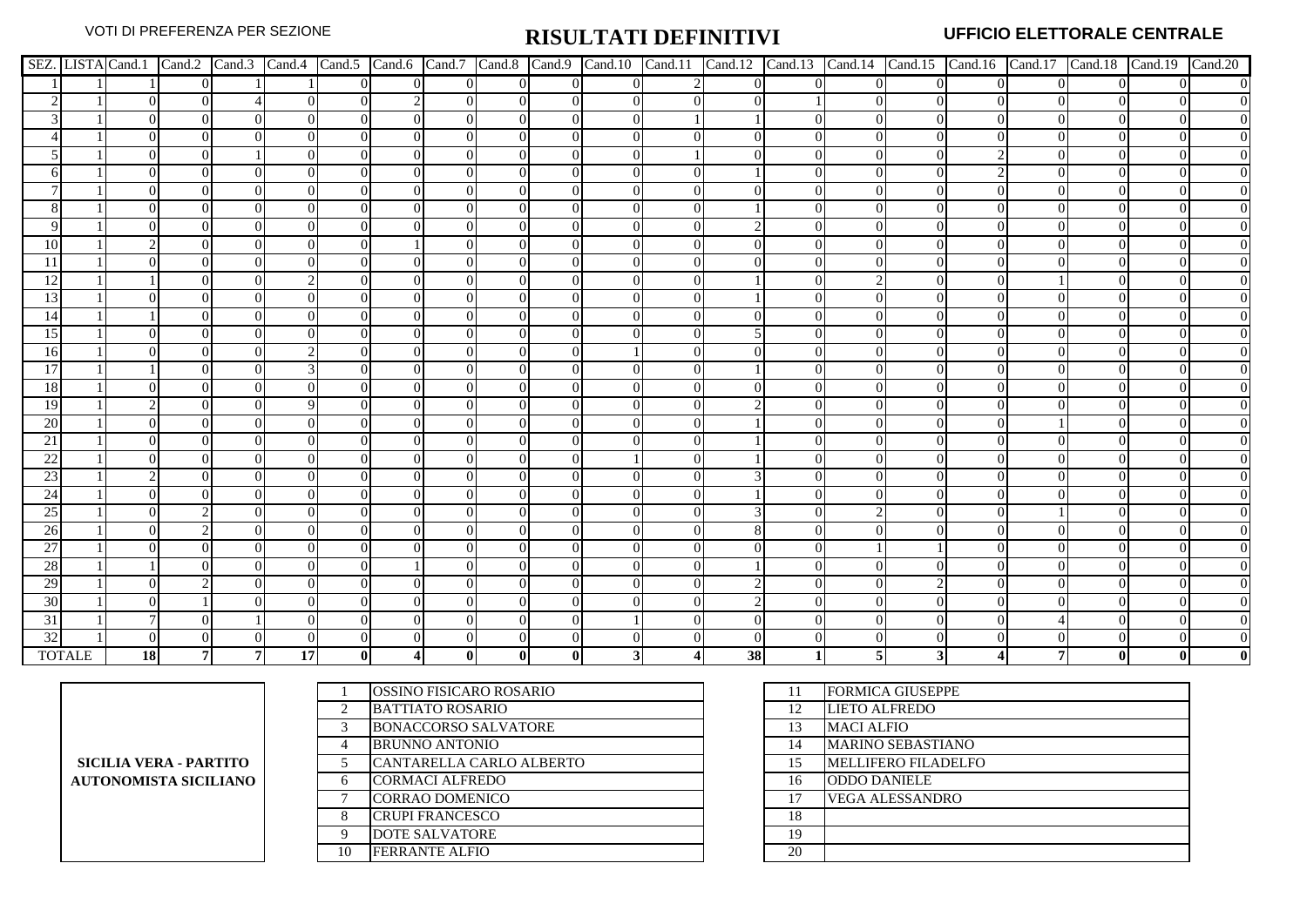|                 |               |                |          |                |    |    |                |          |    |              |                 |                |                |                |                |           |          |          | SEZ. LISTA Cand.1 Cand.2 Cand.3 Cand.4 Cand.5 Cand.6 Cand.7 Cand.8 Cand.9 Cand.10 Cand.11 Cand.12 Cand.13 Cand.14 Cand.15 Cand.16 Cand.17 Cand.18 Cand.19 Cand.19 Cand.20 |
|-----------------|---------------|----------------|----------|----------------|----|----|----------------|----------|----|--------------|-----------------|----------------|----------------|----------------|----------------|-----------|----------|----------|---------------------------------------------------------------------------------------------------------------------------------------------------------------------------|
|                 |               |                | $\Omega$ | $\overline{0}$ |    |    | $\overline{0}$ | $\Omega$ |    | $\Omega$     | $\Omega$        | $\overline{0}$ | $\overline{0}$ | $\overline{0}$ | $\overline{0}$ |           | $\Omega$ | $\Omega$ |                                                                                                                                                                           |
|                 |               |                | $\Omega$ | $\Omega$       |    |    | $\overline{0}$ | $\Omega$ |    |              | $\Omega$        | $\overline{0}$ | $\Omega$       | $\theta$       | $\Omega$       |           | $\Omega$ |          |                                                                                                                                                                           |
|                 |               |                |          | C.             |    |    | $\Omega$       | $\Omega$ |    |              | $\Omega$        | $\Omega$       | $\Omega$       | $\mathbf{0}$   | $\Omega$       |           |          | $\Omega$ |                                                                                                                                                                           |
|                 |               |                |          |                |    |    |                | $\Omega$ |    |              |                 |                |                |                | $\Omega$       |           |          |          |                                                                                                                                                                           |
|                 |               |                |          |                |    |    | $\Omega$       |          | 3  |              |                 |                |                |                | $\Omega$       |           |          |          |                                                                                                                                                                           |
|                 |               |                |          |                |    |    | $\Omega$       |          |    |              |                 |                |                | $\theta$       | $\Omega$       |           |          |          |                                                                                                                                                                           |
|                 |               |                |          |                |    |    |                |          |    |              |                 |                |                |                | 0              |           |          |          |                                                                                                                                                                           |
|                 |               |                |          |                |    |    |                |          |    | ∩            |                 |                |                |                | $\Omega$       |           |          |          |                                                                                                                                                                           |
|                 |               |                |          |                |    |    |                |          |    |              |                 |                |                |                | $\Omega$       |           |          |          |                                                                                                                                                                           |
| 10              |               |                |          |                |    |    |                |          |    |              |                 |                |                | 0              |                |           |          |          |                                                                                                                                                                           |
|                 |               |                |          |                |    |    |                |          |    |              |                 |                |                |                |                |           |          |          |                                                                                                                                                                           |
|                 |               |                |          |                |    |    |                |          |    |              |                 |                |                |                |                |           |          |          |                                                                                                                                                                           |
| 13              |               |                |          |                |    |    |                |          |    |              |                 |                |                |                |                |           |          |          |                                                                                                                                                                           |
| 14              |               |                |          |                |    |    |                | $\Omega$ |    |              |                 |                |                |                | $\Omega$       |           |          |          |                                                                                                                                                                           |
| 15              |               |                |          |                |    |    |                | $\Omega$ |    |              |                 |                |                |                | $\Omega$       |           |          |          |                                                                                                                                                                           |
| 16              |               |                |          |                |    |    |                |          |    |              |                 |                |                | $\Omega$       | $\Omega$       |           |          |          |                                                                                                                                                                           |
| 17              |               |                |          |                |    |    |                |          |    |              |                 |                |                |                |                |           |          |          |                                                                                                                                                                           |
| <b>18</b>       |               |                |          |                |    |    |                |          |    |              |                 |                |                |                | 0              |           |          |          |                                                                                                                                                                           |
| 19              |               |                |          | ∩              |    |    |                |          |    |              |                 |                |                |                | 0              |           |          |          |                                                                                                                                                                           |
| 20              |               |                |          |                |    |    |                |          |    |              |                 |                |                |                |                |           |          |          |                                                                                                                                                                           |
| 21              |               |                |          |                |    |    |                |          |    |              |                 |                |                |                |                |           |          |          |                                                                                                                                                                           |
| 22              |               |                |          |                |    |    |                |          |    |              |                 |                |                |                |                |           |          |          |                                                                                                                                                                           |
| 23              |               |                |          |                |    |    |                |          |    |              |                 |                |                |                |                |           |          |          |                                                                                                                                                                           |
| 24              |               |                |          |                |    |    |                |          |    |              |                 |                |                |                | 0              |           |          |          |                                                                                                                                                                           |
| 25              |               |                |          | $\Omega$       |    |    |                |          |    | ∩            |                 |                |                |                | $\Omega$       |           |          |          |                                                                                                                                                                           |
| 26              |               |                |          |                |    |    |                | $\Omega$ |    |              |                 |                |                | $\mathfrak{D}$ | $\Omega$       |           |          |          |                                                                                                                                                                           |
| $\overline{27}$ |               |                |          |                |    |    |                |          |    |              |                 |                |                | 0              | $\Omega$       |           |          |          |                                                                                                                                                                           |
| 28              |               |                |          |                |    |    |                |          |    |              |                 |                |                |                |                |           |          |          |                                                                                                                                                                           |
| 29              |               |                |          |                |    |    |                |          |    |              |                 |                |                |                | $\Omega$       |           |          |          |                                                                                                                                                                           |
| 30              |               |                |          |                |    |    |                | $\Omega$ |    | ∩            |                 |                |                |                | $\Omega$       |           |          |          |                                                                                                                                                                           |
| 31              |               |                |          |                |    |    |                |          |    |              |                 |                |                |                |                |           |          |          |                                                                                                                                                                           |
| 32              |               |                |          |                |    |    |                |          |    |              |                 |                |                |                |                |           |          |          |                                                                                                                                                                           |
|                 | <b>TOTALE</b> | $\overline{2}$ | 14       | 35             | 19 | 23 | 31             | 13       | 35 | $\mathbf{0}$ | 15 <sup>1</sup> |                |                |                | 0l             | <b>18</b> | $\bf{0}$ | Λl       |                                                                                                                                                                           |

**FLI**

|              | <b>STRANO ANTONINO detto NINO</b>   |    | NARDO MARIA LUCIA detta MARIELLA |
|--------------|-------------------------------------|----|----------------------------------|
| ↑            | TRIBULATO ANTONINO detto NINO       | 12 | RAGAGLIA MAURIZIO                |
| 3            | <b>BONACCORSI FERNANDO</b>          | 13 | RAGAZZI LETIZIA                  |
| 4            | <b>CICERO CIRINO</b>                | 14 | <b>RAGUSA SALVATORE</b>          |
|              | <b>CONTI LUCIANO</b>                | 15 | <b>ROCCAFORTE SALVATORE</b>      |
| 6            | <b>DELLA VOLPE NICOLA</b>           | 16 | ROMANO MASSIMO                   |
| $\mathbf{r}$ | <b>FERRARA RAMONA</b>               | 17 | <b>RUSSO GIUSEPPE</b>            |
| 8            | <b>GRASSO FILADELFO detto PIPPO</b> | 18 | <b>SPADA ANTONIO</b>             |
| 9            | <b>LAURIA LUCIANO</b>               | 19 | SPINA FILADELFO SANTO            |
| 10           | <b>MANOLI GIANCARLO</b>             | 20 | TIRRITO ARTURO SERGIO            |
|              |                                     |    |                                  |

| 11 | <b>INARDO MARIA LUCIA detta MARIELLA</b> |
|----|------------------------------------------|
| 12 | RAGAGLIA MAURIZIO                        |
| 13 | RAGAZZI LETIZIA                          |
| 14 | <b>RAGUSA SALVATORE</b>                  |
| 15 | <b>ROCCAFORTE SALVATORE</b>              |
| 16 | ROMANO MASSIMO                           |
| 17 | <b>RUSSO GIUSEPPE</b>                    |
| 18 | <b>SPADA ANTONIO</b>                     |
| 19 | SPINA FILADELFO SANTO                    |
| 20 | <b>TIRRITO ARTURO SERGIO</b>             |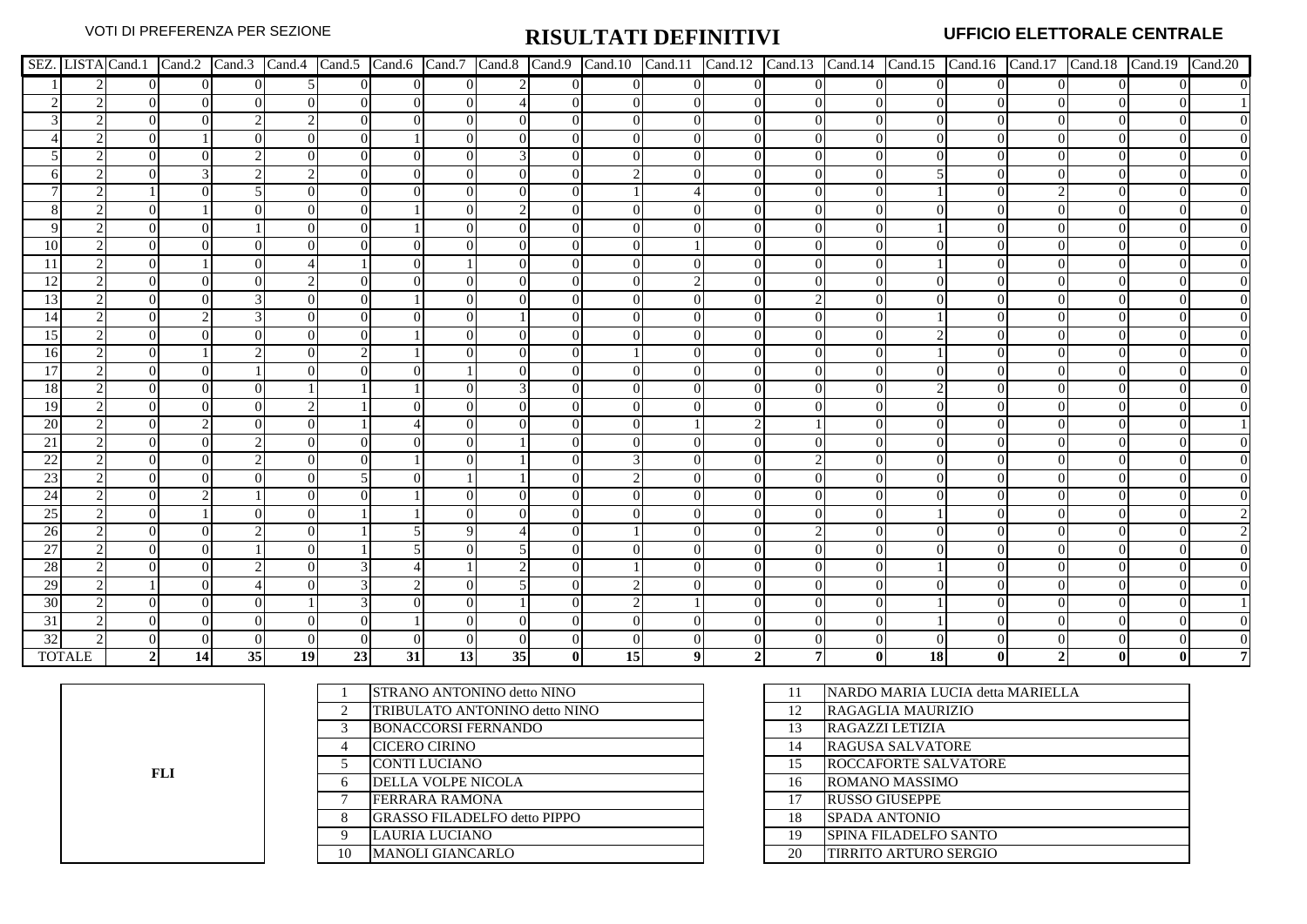|               |               |           |          |     |    |     |                |          |                |          |          |                |    |          |    |    |    |     |     | SEZ. LISTA Cand.1 Cand.2 Cand.3 Cand.4 Cand.5 Cand.6 Cand.7 Cand.8 Cand.9 Cand.10 Cand.11 Cand.12 Cand.13 Cand.14 Cand.15 Cand.16 Cand.17 Cand.18 Cand.19 Cand.19 Cand.20 |     |
|---------------|---------------|-----------|----------|-----|----|-----|----------------|----------|----------------|----------|----------|----------------|----|----------|----|----|----|-----|-----|---------------------------------------------------------------------------------------------------------------------------------------------------------------------------|-----|
|               |               |           |          | 13  |    |     | $\overline{0}$ | $\Omega$ | $\overline{0}$ | $\Omega$ | $\Omega$ | $\overline{0}$ |    | $\Omega$ |    |    |    |     |     |                                                                                                                                                                           |     |
|               |               |           |          |     |    |     |                |          |                |          |          |                |    |          |    |    |    |     |     |                                                                                                                                                                           |     |
|               |               |           |          |     |    |     | $\Omega$       |          |                |          |          |                |    |          |    |    |    |     |     |                                                                                                                                                                           |     |
|               |               |           |          |     |    | 10  | $\overline{0}$ |          |                |          |          |                |    |          |    |    |    |     |     |                                                                                                                                                                           |     |
|               |               |           |          |     |    | 11  | $\overline{0}$ |          |                |          |          |                |    |          |    |    |    |     |     |                                                                                                                                                                           |     |
|               |               |           |          |     |    | 10  | $\overline{0}$ |          |                | $\Omega$ |          |                |    | C        |    |    |    |     |     |                                                                                                                                                                           |     |
|               |               |           |          |     |    | 11  | $\Omega$       |          |                |          |          |                |    |          |    |    |    |     |     |                                                                                                                                                                           |     |
|               |               |           |          |     |    |     | $\Omega$       |          |                |          |          |                |    |          |    |    |    |     |     |                                                                                                                                                                           |     |
|               |               |           |          | 10  |    |     | $\Omega$       |          |                |          |          |                |    |          |    |    |    |     |     |                                                                                                                                                                           |     |
|               |               |           |          |     |    |     | $\Omega$       |          |                |          |          |                |    |          |    |    |    |     |     |                                                                                                                                                                           |     |
| 11            |               | <b>10</b> | $\Omega$ |     |    | 12  | $\Omega$       |          |                |          |          |                |    |          |    |    |    |     |     |                                                                                                                                                                           |     |
| 12            |               | 12        | $\Omega$ | 10  |    |     |                |          |                |          |          |                |    |          |    |    |    |     |     |                                                                                                                                                                           |     |
| 13            |               |           |          |     |    |     |                |          |                |          |          |                |    |          |    |    |    |     | 14  |                                                                                                                                                                           |     |
| 14            |               |           |          |     |    |     | $\Omega$       |          |                |          |          |                |    |          |    |    |    |     |     |                                                                                                                                                                           |     |
| 15            |               |           |          | 6   |    |     | $\Omega$       |          |                |          |          |                |    |          |    |    |    | 12  | 19  |                                                                                                                                                                           |     |
| 16            |               | 11        | $\Omega$ | 10  |    |     |                |          |                |          |          |                |    |          |    |    |    |     |     |                                                                                                                                                                           |     |
| 17            |               | 12        | $\Omega$ |     |    |     | $\Omega$       |          |                |          |          |                |    | $\gamma$ |    |    |    |     | 15  |                                                                                                                                                                           |     |
| 18            |               | 14        |          | 61  |    |     |                |          |                |          |          |                |    |          |    |    |    |     |     |                                                                                                                                                                           |     |
| <sup>19</sup> |               | 8         | $\Omega$ | 11  |    |     | $\Omega$       |          |                |          |          |                |    |          |    |    |    |     |     |                                                                                                                                                                           |     |
| 20            |               | 12.       |          | 12  |    |     | $\Omega$       |          |                |          |          |                |    |          |    |    |    |     |     |                                                                                                                                                                           |     |
| 21            |               |           |          | 20  |    |     |                |          |                |          |          |                |    |          |    |    |    |     |     |                                                                                                                                                                           |     |
| 22            |               |           |          |     |    |     |                |          |                |          |          |                |    |          |    |    |    |     |     |                                                                                                                                                                           |     |
| 23            |               |           |          |     |    |     |                |          |                |          |          |                |    |          |    |    |    |     |     |                                                                                                                                                                           |     |
| 24            |               |           |          | 11  |    |     |                |          |                |          |          |                |    |          |    |    |    |     |     |                                                                                                                                                                           |     |
| 25            |               | 15        |          | 15  |    |     | $\Omega$       |          |                |          |          |                |    |          |    |    |    |     |     |                                                                                                                                                                           |     |
| 26            |               | Q         |          |     |    |     | $\Omega$       |          |                |          |          |                |    |          |    |    |    |     |     |                                                                                                                                                                           |     |
| 27            |               | 15        | $\Omega$ |     |    |     |                |          |                |          |          |                |    | 10       |    |    |    |     |     |                                                                                                                                                                           |     |
| 28            |               |           |          | 21  |    |     |                |          |                |          |          |                |    |          |    |    |    |     |     |                                                                                                                                                                           | 12  |
| 29            |               | 11        |          |     |    |     |                |          |                |          |          |                |    |          | 10 |    |    |     | 15  |                                                                                                                                                                           |     |
| 30            |               | <b>10</b> |          |     |    |     | $\Omega$       |          |                |          |          |                |    |          |    |    |    |     |     |                                                                                                                                                                           |     |
| 31            |               | 0         |          |     |    | 10  | $\Omega$       |          |                |          |          |                |    |          |    |    |    |     |     |                                                                                                                                                                           |     |
| 32            |               |           |          |     |    |     |                |          |                |          |          |                |    |          |    |    |    |     |     |                                                                                                                                                                           |     |
|               | <b>TOTALE</b> | 228       | 21       | 267 | 28 | 193 |                |          |                |          |          |                | 22 | 62       | 93 | 81 | 28 | 110 | 200 |                                                                                                                                                                           | 150 |

|                        |    | <b>CORMACI MARCELLO</b>  |    | <b>INCONTRO GIUSEPPE DARIO</b>       |
|------------------------|----|--------------------------|----|--------------------------------------|
|                        |    | ARDITA ANGIOLA MARIA     | 12 | LO RE VINCENZO                       |
|                        |    | <b>BRANCATO CIRO</b>     | 13 | <b>MAUGERI CARMELO</b>               |
| M.P.A. - MOVIMENTO PER |    | <b>CASTIGLIA BIAGIO</b>  | 14 | <b>PARISI ANGELO</b>                 |
| L'AUTONOMIA ALLEATI    |    | <b>CORSO GIUSEPPE</b>    | 15 | RANDAZZO GAETANO                     |
| PER IL SUD             |    | DE ANGELIS CARMINE       | 16 | <b>RUBINO ANTONINO</b>               |
|                        |    | <b>ELISEO GIANLUCA</b>   | 17 | SPADA GIUSEPPE detto PIPPO           |
|                        |    | <b>IFISICARO DANIELE</b> | 18 | <b>TOCCO FILADELFO detto ADELFIO</b> |
|                        |    | <b>GENTILE ROSANNA</b>   | 19 | <b>VENTURA JESSICA</b>               |
|                        | 10 | GIARDINA ANNA MARIA      | 20 | <b>ZARBANO ANDREA</b>                |
|                        |    |                          |    |                                      |

| 11 | <b>INCONTRO GIUSEPPE DARIO</b>       |
|----|--------------------------------------|
| 12 | <b>LO RE VINCENZO</b>                |
| 13 | <b>MAUGERI CARMELO</b>               |
| 14 | PARISI ANGELO                        |
| 15 | RANDAZZO GAETANO                     |
| 16 | <b>RUBINO ANTONINO</b>               |
| 17 | SPADA GIUSEPPE detto PIPPO           |
| 18 | <b>TOCCO FILADELFO detto ADELFIO</b> |
| 19 | <b>VENTURA JESSICA</b>               |
| 20 | ZARBANO ANDREA                       |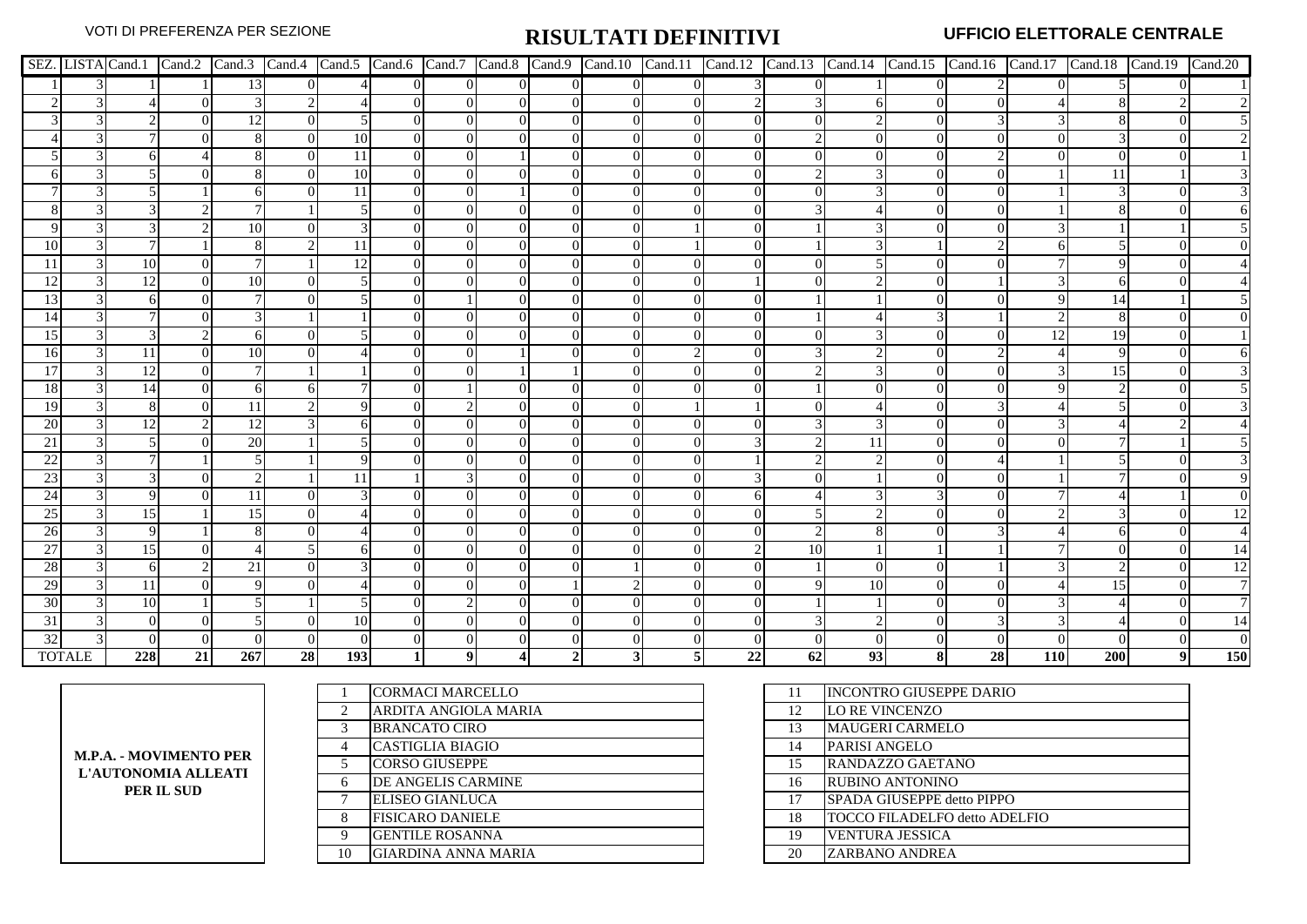|                 |               |    |                |                |     |     |              |          |                |                |     |                |                |                |     |     |     |              |          | SEZ. LISTA Cand.1 Cand.2 Cand.3 Cand.4 Cand.5 Cand.6 Cand.7 Cand.8 Cand.9 Cand.10 Cand.11 Cand.12 Cand.13 Cand.14 Cand.15 Cand.16 Cand.17 Cand.18 Cand.19 Cand.19 Cand.20 |     |
|-----------------|---------------|----|----------------|----------------|-----|-----|--------------|----------|----------------|----------------|-----|----------------|----------------|----------------|-----|-----|-----|--------------|----------|---------------------------------------------------------------------------------------------------------------------------------------------------------------------------|-----|
|                 |               |    | $\overline{0}$ | $\overline{0}$ |     |     |              | $\Omega$ | $\overline{0}$ | $\overline{0}$ |     | $\overline{0}$ | $\overline{0}$ | $\overline{0}$ |     |     |     |              | $\Omega$ |                                                                                                                                                                           |     |
|                 |               |    | $\overline{0}$ | $\Omega$       |     |     |              |          |                | $\Omega$       |     | 0              | $\Omega$       | $\overline{0}$ |     |     |     |              |          |                                                                                                                                                                           |     |
|                 |               |    | $\Omega$       | $\Omega$       |     |     |              |          |                | $\left($       |     | $\Omega$       |                | 0              |     |     |     |              |          |                                                                                                                                                                           |     |
|                 |               |    | $\Omega$       | $\Omega$       |     |     |              |          |                | $\Omega$       |     |                |                | 0              |     |     |     |              |          |                                                                                                                                                                           |     |
|                 |               |    |                | $\Omega$       | 13  |     |              |          | 0              | $\Omega$       |     |                |                | $\Omega$       |     |     |     |              |          |                                                                                                                                                                           |     |
|                 |               |    |                |                |     | 10  |              |          |                | $\theta$       |     |                |                | $\overline{0}$ |     |     |     |              |          |                                                                                                                                                                           |     |
|                 |               |    |                |                |     |     |              |          |                | $\Omega$       |     |                |                |                |     |     | 14  |              |          |                                                                                                                                                                           |     |
|                 |               |    |                |                |     |     |              |          |                | $\Omega$       |     |                |                | $\theta$       |     |     |     |              |          |                                                                                                                                                                           | 10  |
|                 |               |    |                |                |     |     |              |          |                | $\Omega$       |     |                |                | 0              |     |     |     |              |          |                                                                                                                                                                           |     |
| 10              |               |    |                |                |     |     |              |          |                | $\Omega$       |     |                |                | $\overline{0}$ |     | 10  |     |              |          |                                                                                                                                                                           |     |
|                 |               |    |                |                |     |     |              |          |                |                |     |                |                |                |     |     |     |              |          |                                                                                                                                                                           |     |
| 12              |               |    |                |                |     |     |              |          |                |                |     |                |                |                |     | 10  |     |              |          |                                                                                                                                                                           |     |
| 13              |               |    |                |                |     |     |              |          |                |                |     |                |                |                |     | 12  |     |              |          |                                                                                                                                                                           |     |
| 14              |               |    | $\Omega$       | 0              |     | 14  | 8            |          |                | $\Omega$       |     |                |                | 0              |     |     |     |              |          |                                                                                                                                                                           | 12  |
| 15              |               |    |                | $\Omega$       |     | 13  | 13           |          |                | $\Omega$       |     |                |                | $\Omega$       |     |     |     |              |          |                                                                                                                                                                           |     |
| 16              |               |    |                | $\Omega$       |     |     | 20           |          |                | $\Omega$       |     |                |                | $\Omega$       |     |     | 18  |              |          |                                                                                                                                                                           |     |
| 17              |               |    |                |                | 15  |     | 13           |          |                |                | 15  |                |                |                |     |     | 10  |              |          |                                                                                                                                                                           |     |
| 18              |               |    |                |                |     |     | 24           |          |                |                |     |                |                |                |     |     |     |              |          |                                                                                                                                                                           |     |
| 19              |               |    |                |                |     |     | $\mathbf{3}$ |          |                |                |     |                |                |                |     |     |     |              |          |                                                                                                                                                                           |     |
| 20              |               |    |                |                |     |     |              |          |                |                |     |                |                |                |     |     |     |              |          |                                                                                                                                                                           |     |
| 21              |               |    |                |                |     |     | 16           |          |                |                |     |                |                | 0              |     |     |     |              |          |                                                                                                                                                                           |     |
| 22              |               |    |                |                |     |     | 61           |          |                | $\Omega$       | 10  |                |                |                |     | 12  | 15  |              |          |                                                                                                                                                                           |     |
| 23              |               |    |                |                |     |     | 12           |          |                |                |     |                |                |                |     |     | 11  |              |          |                                                                                                                                                                           |     |
| 24              |               |    |                |                |     |     | 8            |          |                |                |     |                |                |                |     |     |     |              |          |                                                                                                                                                                           |     |
| 25              |               |    |                | $\Omega$       |     | 23  | 16           |          |                | $\Omega$       |     |                |                | 0              |     |     |     |              |          | 13                                                                                                                                                                        |     |
| 26              |               |    |                | $\Omega$       |     |     |              |          | 0              | $\Omega$       |     |                |                | $\Omega$       |     | 14  |     |              |          |                                                                                                                                                                           |     |
| 27              |               |    |                | $\Omega$       |     |     |              |          |                | $\Omega$       |     |                |                | $\Omega$       |     | 23  | 10  |              |          |                                                                                                                                                                           |     |
| 28              |               |    |                |                | 14  |     | 11           |          |                |                |     |                |                |                |     |     |     |              |          | 14                                                                                                                                                                        |     |
| 29              |               |    |                |                | 11  | 12  | 9            |          |                |                |     |                |                | $\theta$       |     | 14  |     |              |          | 10                                                                                                                                                                        |     |
| 30              |               |    |                |                | 18  |     |              |          |                | $\Omega$       |     |                |                | 0              |     | 18  |     |              |          |                                                                                                                                                                           |     |
| 31              |               |    |                |                |     |     |              |          |                |                |     |                |                |                | 11  |     |     |              |          |                                                                                                                                                                           |     |
| $\overline{32}$ |               |    |                |                |     |     |              |          |                |                |     |                |                |                |     |     |     |              |          |                                                                                                                                                                           |     |
|                 | <b>TOTALE</b> | 32 | -01            |                | 174 | 206 | 263          | 11       | 8              | $\mathbf{0}$   | 149 | $\mathbf{0}$   |                |                | 135 | 239 | 234 | $\mathbf{0}$ | 27       | 126                                                                                                                                                                       | 198 |

**PID**

|    | <b>D'AMICO ANGELO</b>          | 11 | <b>MARINO PINO</b>       |
|----|--------------------------------|----|--------------------------|
| 2  | <b>BOSCO CRISTINA ALFINA</b>   | 12 | <b>MARTINES GIUSEPPE</b> |
| 3  | <b>BOSCO MASSIMO SALVATORE</b> | 13 | <b>NARDO SEBASTIANO</b>  |
| 4  | <b>CONSOLI CARMELO</b>         | 14 | PISANO FRANCESCO         |
|    | <b>CRISCI VINCENZO</b>         | 15 | PORTAL BIAGIO            |
| 6  | DI GIORGIO ANGELO              | 16 | <b>SPADA GIUSEPPE</b>    |
| ⇁  | <b>EMMI FRANCESCO</b>          | 17 | URRATA PALMIRA           |
| 8  | <b>FISICARO ANTONINO</b>       | 18 | <b>VALENTI ANDREA</b>    |
| 9  | <b>GRASSO EMILIO</b>           | 19 | <b>VASILE CARLO</b>      |
| 10 | <b>GUERCIO AGOSTINO</b>        | 20 | <b>VASTA GIUSEPPE</b>    |
|    |                                |    |                          |

| 11 | <b>MARINO PINO</b>            |
|----|-------------------------------|
| 12 | <b>MARTINES GIUSEPPE</b>      |
| 13 | <b>NARDO SEBASTIANO</b>       |
| 14 | PISANO FRANCESCO detto FRANCO |
| 15 | PORTAL BIAGIO                 |
| 16 | <b>SPADA GIUSEPPE</b>         |
| 17 | URRATA PALMIRA                |
| 18 | <b>VALENTI ANDREA</b>         |
| 19 | <b>VASILE CARLO</b>           |
| 20 | <b>VASTA GIUSEPPE</b>         |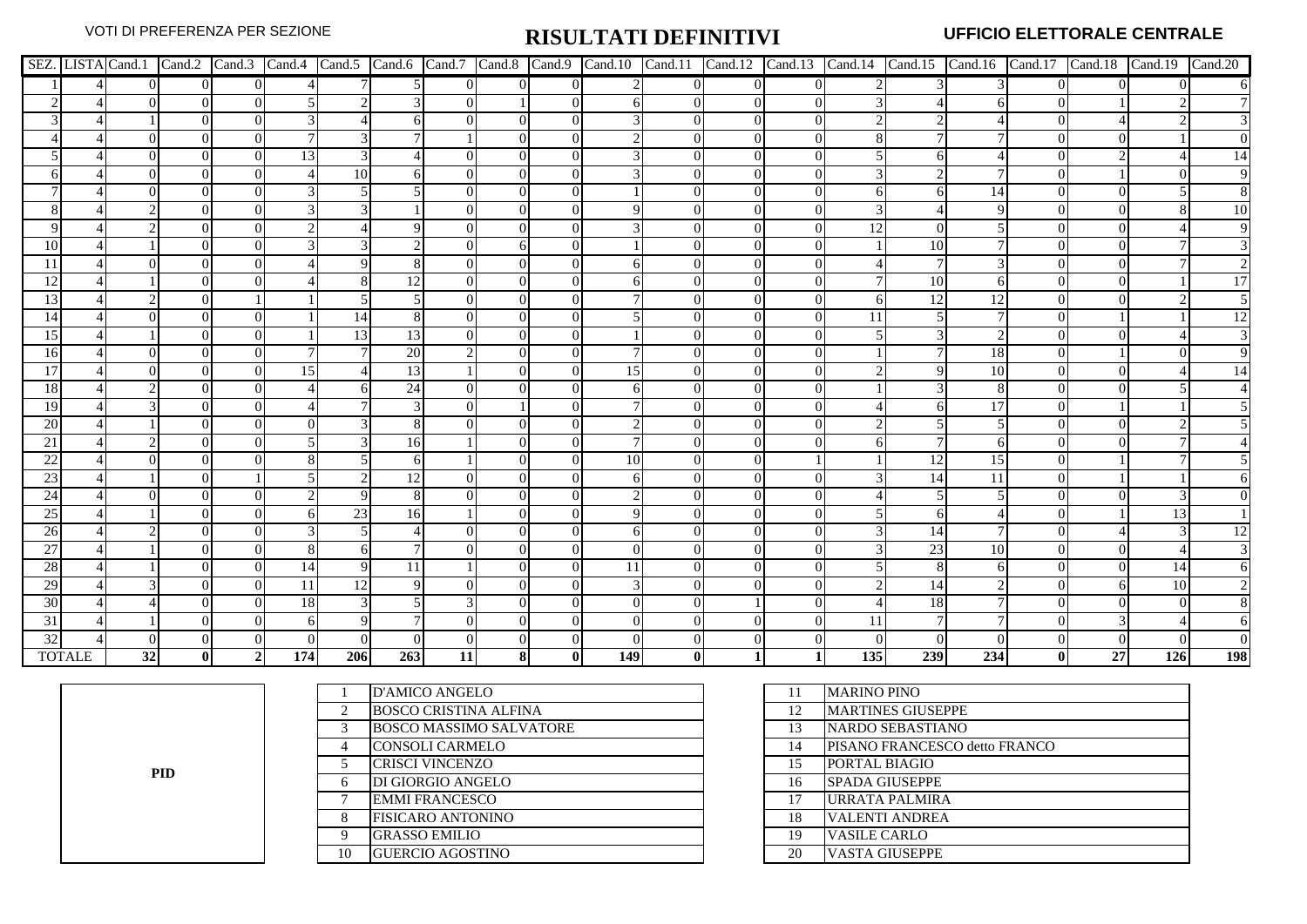|                 |               |            |     |    |          |          |                 |    |                |                |    |                |          |                |                |          |          |          | SEZ. LISTA Cand.1   Cand.2   Cand.3   Cand.4   Cand.5   Cand.6   Cand.7   Cand.8   Cand.10   Cand.11   Cand.12   Cand.13   Cand.14   Cand.15   Cand.16   Cand.17   Cand.18   Cand.19   Cand.20 |
|-----------------|---------------|------------|-----|----|----------|----------|-----------------|----|----------------|----------------|----|----------------|----------|----------------|----------------|----------|----------|----------|------------------------------------------------------------------------------------------------------------------------------------------------------------------------------------------------|
|                 |               |            |     |    |          |          |                 |    | $\overline{0}$ | $\overline{0}$ |    | $\overline{0}$ | $\Omega$ | $\overline{0}$ | $\overline{0}$ | $\Omega$ | $\Omega$ | $\Omega$ | $\Omega$                                                                                                                                                                                       |
|                 |               |            |     |    | $\Omega$ | $\Omega$ |                 |    | $\overline{0}$ | $\theta$       |    | $\Omega$       |          | 0              |                |          |          |          |                                                                                                                                                                                                |
|                 |               |            |     |    |          | ∩        |                 |    | $\Omega$       | $\Omega$       |    | $\Omega$       |          | $\Omega$       | $^{\circ}$     |          | 0        |          |                                                                                                                                                                                                |
|                 |               |            | 16  |    |          |          |                 |    | 0              | $\Omega$       |    |                |          | 0              |                |          |          |          |                                                                                                                                                                                                |
|                 |               |            |     |    |          |          |                 |    | 0              | $\Omega$       |    |                |          | 0              |                |          |          |          |                                                                                                                                                                                                |
|                 |               |            |     |    | 10       |          |                 |    |                | $\Omega$       |    |                |          |                |                |          |          |          |                                                                                                                                                                                                |
|                 |               |            |     |    |          |          |                 |    |                |                |    |                |          |                |                |          |          |          |                                                                                                                                                                                                |
|                 |               |            |     |    |          |          |                 |    |                |                |    |                |          | $\Omega$       |                |          |          |          |                                                                                                                                                                                                |
|                 |               |            |     |    |          |          |                 |    |                | $\Omega$       |    |                |          |                |                |          |          |          |                                                                                                                                                                                                |
| 10              |               |            |     |    |          |          |                 |    |                |                |    |                |          |                |                |          |          |          |                                                                                                                                                                                                |
|                 |               |            |     |    |          |          |                 |    |                |                |    |                |          |                |                |          |          |          |                                                                                                                                                                                                |
| 12              |               |            |     | 17 |          |          |                 |    |                |                |    |                |          |                |                |          |          |          |                                                                                                                                                                                                |
| 13              |               |            |     |    |          |          |                 |    |                | $\Omega$       |    |                |          |                |                |          |          |          |                                                                                                                                                                                                |
| 14              |               | 11         |     |    |          |          |                 |    | 0              |                |    |                |          |                |                |          |          |          |                                                                                                                                                                                                |
| 15              |               |            |     |    | $\Omega$ |          |                 |    | 6              | $\Omega$       |    |                |          | $\Omega$       |                |          |          |          |                                                                                                                                                                                                |
| <b>16</b>       |               |            |     |    |          |          |                 |    | 0              | $\Omega$       |    |                |          |                |                |          |          |          |                                                                                                                                                                                                |
| 17              |               |            |     |    |          |          |                 |    |                | $\Omega$       |    |                |          |                |                |          |          |          |                                                                                                                                                                                                |
| 18              |               |            |     |    |          |          |                 |    |                |                |    |                |          |                |                |          |          |          |                                                                                                                                                                                                |
| <sup>19</sup>   |               |            |     |    |          |          |                 |    | $\mathbf{0}$   | $\Omega$       |    |                |          |                |                |          |          |          |                                                                                                                                                                                                |
| 20              |               |            |     |    |          |          |                 |    |                |                |    |                |          |                |                |          |          |          |                                                                                                                                                                                                |
| 21              |               |            |     |    |          |          |                 |    | 0              |                |    |                |          |                |                |          |          |          |                                                                                                                                                                                                |
| $\overline{22}$ |               |            |     |    |          |          |                 |    |                |                |    |                |          |                |                |          |          |          |                                                                                                                                                                                                |
| 23              |               |            |     |    |          |          |                 |    |                |                |    |                |          |                |                |          |          |          |                                                                                                                                                                                                |
| 24              |               |            |     |    |          |          | x               |    | $\mathbf{0}$   | $\Omega$       |    |                |          |                |                |          |          |          |                                                                                                                                                                                                |
| 25              |               |            |     |    |          | 15       | 10 <sup>1</sup> |    | 0              | $\Omega$       |    |                |          | 0              |                |          |          |          |                                                                                                                                                                                                |
| $\overline{26}$ |               | 13         | 13  |    |          |          |                 |    | 0              | $\Omega$       |    |                |          |                |                |          |          |          |                                                                                                                                                                                                |
| 27              |               |            |     |    |          |          |                 |    | 0              | $\Omega$       |    |                |          | 0              |                |          |          |          |                                                                                                                                                                                                |
| 28              |               |            |     |    |          | 12       |                 |    |                |                |    |                |          |                |                |          |          |          |                                                                                                                                                                                                |
| 29              |               |            |     |    |          | 12       | 61              |    |                |                |    |                |          |                |                |          |          |          |                                                                                                                                                                                                |
| 30              |               |            |     |    |          | 10       |                 |    |                |                |    |                |          |                |                |          |          |          |                                                                                                                                                                                                |
| 31              |               |            |     |    |          |          | 13              |    |                | $\Omega$       |    |                |          |                |                |          |          |          |                                                                                                                                                                                                |
| 32              |               |            |     |    |          |          |                 |    |                |                |    |                |          |                |                |          |          |          |                                                                                                                                                                                                |
|                 | <b>TOTALE</b> | <b>161</b> | 199 | 96 | 46       | 124      | 118             | 23 | <b>10</b>      | 91             | 35 | 61             |          | 31             |                |          |          |          |                                                                                                                                                                                                |

| <b>ALLEANZA PER L'ITALIA</b> |
|------------------------------|
|------------------------------|

|    | <b>ODDO SALVATORE</b>                    | 11 | <b>DI GRAZIA FRANCESCO</b>      |
|----|------------------------------------------|----|---------------------------------|
| 2  | <b>MIRISOLA GUIDO</b>                    | 12 | <b>CANNONE SALVATORE</b>        |
| 3  | <b>DINARO GIUSEPPE</b>                   | 13 | <b>FUCCIO ALFIO</b>             |
| 4  | <b>FISICARO GIUSEPPE</b>                 | 14 | CARACCIOLO VITTORIO             |
|    | <b>FORMOSA SALVATORE</b>                 | 15 | <b>COTTONE FRANCESCO</b>        |
| 6  | <b>GULA GIUSEPPE ETTORE detto ETTORE</b> | 16 | <b>CIAFFAGLIONE ALFREDO</b>     |
|    | <b>AMENTA SALVATORE</b>                  | 17 | <b>FANGANO ANGELO</b>           |
| 8  | <b>CARUSO ANGELA</b>                     | 18 | <b>INSERRA MARIA BERNADETTA</b> |
| 9  | <b>CORMACI SALVATORE</b>                 | 19 | <b>PANDOLFO SERGIO</b>          |
| 10 | VACANTI ALFIO                            | 20 | <b>IPPOLITO SALVATORE</b>       |
|    |                                          |    |                                 |

| 11 | DI GRAZIA FRANCESCO        |
|----|----------------------------|
| 12 | <b>CANNONE SALVATORE</b>   |
| 13 | <b>FUCCIO ALFIO</b>        |
| 14 | <b>CARACCIOLO VITTORIO</b> |
| 15 | <b>COTTONE FRANCESCO</b>   |
| 16 | CIAFFAGLIONE ALFREDO       |
| 17 | <b>FANGANO ANGELO</b>      |
| 18 | INSERRA MARIA BERNADETTA   |
| 19 | PANDOLFO SERGIO            |
| 20 | <b>IPPOLITO SALVATORE</b>  |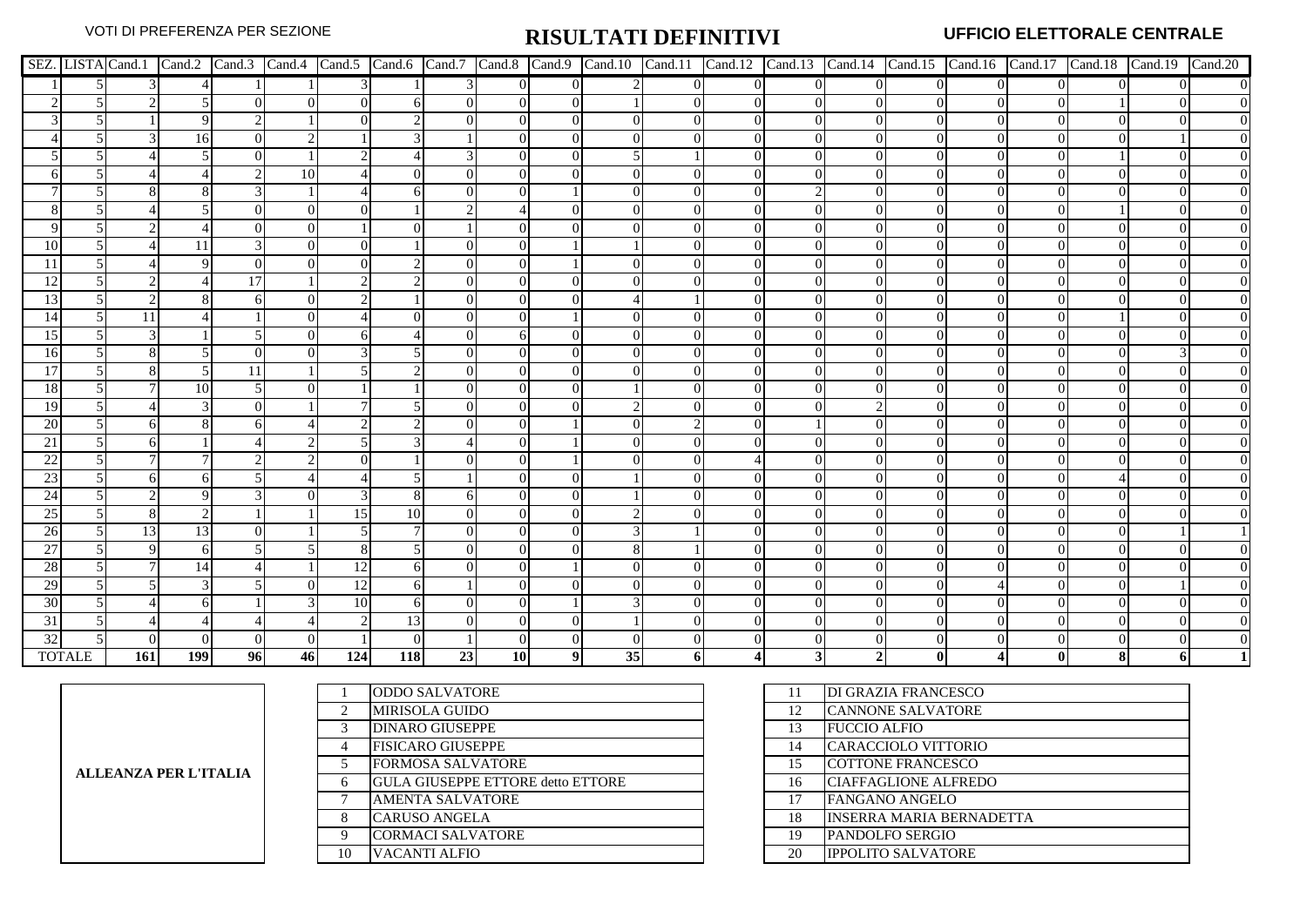|                 |               |           |          |     |              |           |           |           |                |          |           |          |    |    |          |          |                |    | SEZ. LISTA Cand.1   Cand.2   Cand.3   Cand.4   Cand.5   Cand.6   Cand.7   Cand.8   Cand.10   Cand.11   Cand.12   Cand.13   Cand.14   Cand.15   Cand.16   Cand.17   Cand.18   Cand.19   Cand.20 |                  |
|-----------------|---------------|-----------|----------|-----|--------------|-----------|-----------|-----------|----------------|----------|-----------|----------|----|----|----------|----------|----------------|----|------------------------------------------------------------------------------------------------------------------------------------------------------------------------------------------------|------------------|
|                 |               |           | $\Omega$ | 14  | $\Omega$     | $\Omega$  |           | $\Omega$  | $\overline{0}$ | $\Omega$ |           |          |    | 8  | $\Omega$ | $\Omega$ | $\overline{0}$ |    |                                                                                                                                                                                                | $\overline{0}$   |
|                 |               |           |          |     |              |           |           |           | $\Omega$       |          |           |          |    |    |          |          | $\Omega$       |    |                                                                                                                                                                                                |                  |
|                 |               |           |          |     |              | $\Omega$  |           |           |                |          |           | $\Omega$ |    |    | 0        |          | $\Omega$       |    |                                                                                                                                                                                                | $\overline{0}$   |
|                 |               |           |          |     |              |           |           |           |                |          |           |          |    |    |          |          |                |    |                                                                                                                                                                                                | $\overline{0}$   |
|                 |               |           |          |     |              |           |           |           |                |          |           |          |    |    |          |          | $\Omega$       |    |                                                                                                                                                                                                | $\boldsymbol{0}$ |
|                 |               |           |          |     |              |           |           |           |                |          |           |          |    |    |          |          |                |    |                                                                                                                                                                                                | $\boldsymbol{0}$ |
|                 |               |           |          |     |              |           |           |           |                |          |           |          |    |    |          |          |                |    |                                                                                                                                                                                                | $\boldsymbol{0}$ |
|                 |               |           |          |     |              |           |           |           |                |          |           |          |    |    |          |          | $\theta$       |    |                                                                                                                                                                                                | $\overline{0}$   |
|                 |               |           |          |     |              |           |           |           |                |          |           |          |    |    |          |          |                |    |                                                                                                                                                                                                | $\overline{0}$   |
| 10              |               |           |          |     |              |           |           |           |                |          |           |          |    |    |          |          |                |    |                                                                                                                                                                                                |                  |
|                 |               |           |          |     |              |           |           |           |                |          |           |          |    |    |          |          |                |    |                                                                                                                                                                                                |                  |
| 12              |               |           |          |     |              |           |           |           |                |          |           |          |    |    |          |          |                |    |                                                                                                                                                                                                |                  |
| <sup>13</sup>   |               |           |          |     |              |           |           |           |                |          |           |          |    |    |          |          | $\Omega$       |    |                                                                                                                                                                                                |                  |
| 14              |               |           |          |     |              |           |           |           |                |          |           |          |    |    |          |          | 0              |    |                                                                                                                                                                                                | $\boldsymbol{0}$ |
| 15              |               |           |          |     |              |           |           |           |                |          |           |          |    |    |          |          |                |    |                                                                                                                                                                                                | $\overline{0}$   |
| 16              |               |           |          |     |              |           |           |           |                |          |           |          |    |    |          |          |                |    |                                                                                                                                                                                                | $\boldsymbol{0}$ |
| 17              |               |           |          |     |              |           |           |           |                |          |           |          |    |    |          |          |                |    |                                                                                                                                                                                                | $\boldsymbol{0}$ |
| 18              |               |           |          |     |              |           |           |           |                |          |           |          |    |    |          |          |                |    |                                                                                                                                                                                                |                  |
| <sup>19</sup>   |               |           |          |     |              |           |           |           |                |          |           |          |    |    |          |          | $\Omega$       |    |                                                                                                                                                                                                | $\overline{0}$   |
| 20              |               |           |          |     |              |           |           |           |                |          |           |          |    |    |          |          |                |    |                                                                                                                                                                                                | $\overline{0}$   |
| 21              |               |           |          |     |              |           |           |           |                |          |           |          |    |    |          |          |                |    |                                                                                                                                                                                                |                  |
| 22              |               |           |          |     |              |           |           |           |                |          |           |          |    |    |          |          |                |    |                                                                                                                                                                                                |                  |
| 23              |               |           |          |     |              |           |           |           |                |          |           |          |    |    |          |          |                |    |                                                                                                                                                                                                |                  |
| 24              |               |           |          |     |              |           |           |           |                |          |           |          |    |    |          |          | $\Omega$       |    |                                                                                                                                                                                                |                  |
| 25              |               |           |          |     |              |           |           |           |                |          |           |          |    |    |          |          | 0              |    |                                                                                                                                                                                                | $\boldsymbol{0}$ |
| 26              |               |           |          |     | $\theta$     |           |           |           |                |          |           |          |    |    |          |          | $\Omega$       |    |                                                                                                                                                                                                | $\boldsymbol{0}$ |
| $\overline{27}$ |               |           |          |     |              |           |           |           |                |          |           |          |    |    |          |          |                |    |                                                                                                                                                                                                | $\overline{0}$   |
| 28              |               |           |          |     |              |           |           |           |                |          |           |          |    |    |          |          |                |    |                                                                                                                                                                                                | $\overline{0}$   |
| 29              |               |           |          |     |              |           |           |           |                |          |           |          |    |    |          |          | $\Omega$       |    |                                                                                                                                                                                                |                  |
| 30              |               |           |          |     |              |           |           |           |                |          |           |          |    |    |          |          | 0              |    |                                                                                                                                                                                                | $\overline{0}$   |
| 31              |               |           |          |     |              |           |           |           |                |          |           |          |    |    |          |          |                |    |                                                                                                                                                                                                | $\boldsymbol{0}$ |
| 32              |               |           |          |     |              |           |           |           |                |          |           |          |    |    |          |          |                |    |                                                                                                                                                                                                |                  |
|                 | <b>TOTALE</b> | <b>65</b> | 81       | 103 | $\mathbf{0}$ | <b>10</b> | <b>61</b> | <b>10</b> | 18             | 12       | <b>16</b> | 54       | 22 | 79 | 17       |          | 01             | 38 |                                                                                                                                                                                                |                  |

| <b>CON ALFIO SINDACO</b> |
|--------------------------|
|--------------------------|

|    | NICASTRO ENZO VITTORIO        | Ħ  | <b>MARCHESE DAVIDE</b>             |
|----|-------------------------------|----|------------------------------------|
| ◠  | <b>AMANTIA ROSETTA</b>        | 12 | NICOSIA SANTO detto ALBERTO        |
|    | <b>BARBAGALLO MAURIZIO</b>    | 13 | <b>PAONE CARMINE detto CARMELO</b> |
| 4  | <b>BOMBACI SAMUELE</b>        | 14 | PULVIRENTI ANTONINO                |
|    | <b>BRANCATO RENZO</b>         | 15 | <b>SALAMONE GIUSEPPE</b>           |
| 6  | CARTA ANTONIO                 | 16 | <b>SALVAGGIO VINCENZO</b>          |
|    | CATALDO ANTONINO detto NUCCIO |    | <b>ZARBANO GIUSEPPE</b>            |
| 8  | CAVALLO CLAUDIO               | 18 | <b>GILIBERTO GIUSEPPE</b>          |
| 9  | <b>GILE' ALFREDO</b>          | 19 | <b>BUSCEMI GIANFRANCO ATTILIO</b>  |
| 10 | <b>MANGIAMELI SALVATORE</b>   | 20 |                                    |

| 11 | <b>MARCHESE DAVIDE</b>            |
|----|-----------------------------------|
| 12 | NICOSIA SANTO detto ALBERTO       |
| 13 | PAONE CARMINE detto CARMELO       |
| 14 | PULVIRENTI ANTONINO               |
| 15 | <b>SALAMONE GIUSEPPE</b>          |
| 16 | <b>SALVAGGIO VINCENZO</b>         |
| 17 | <b>ZARBANO GIUSEPPE</b>           |
| 18 | <b>GILIBERTO GIUSEPPE</b>         |
| 19 | <b>BUSCEMI GIANFRANCO ATTILIO</b> |
| 20 |                                   |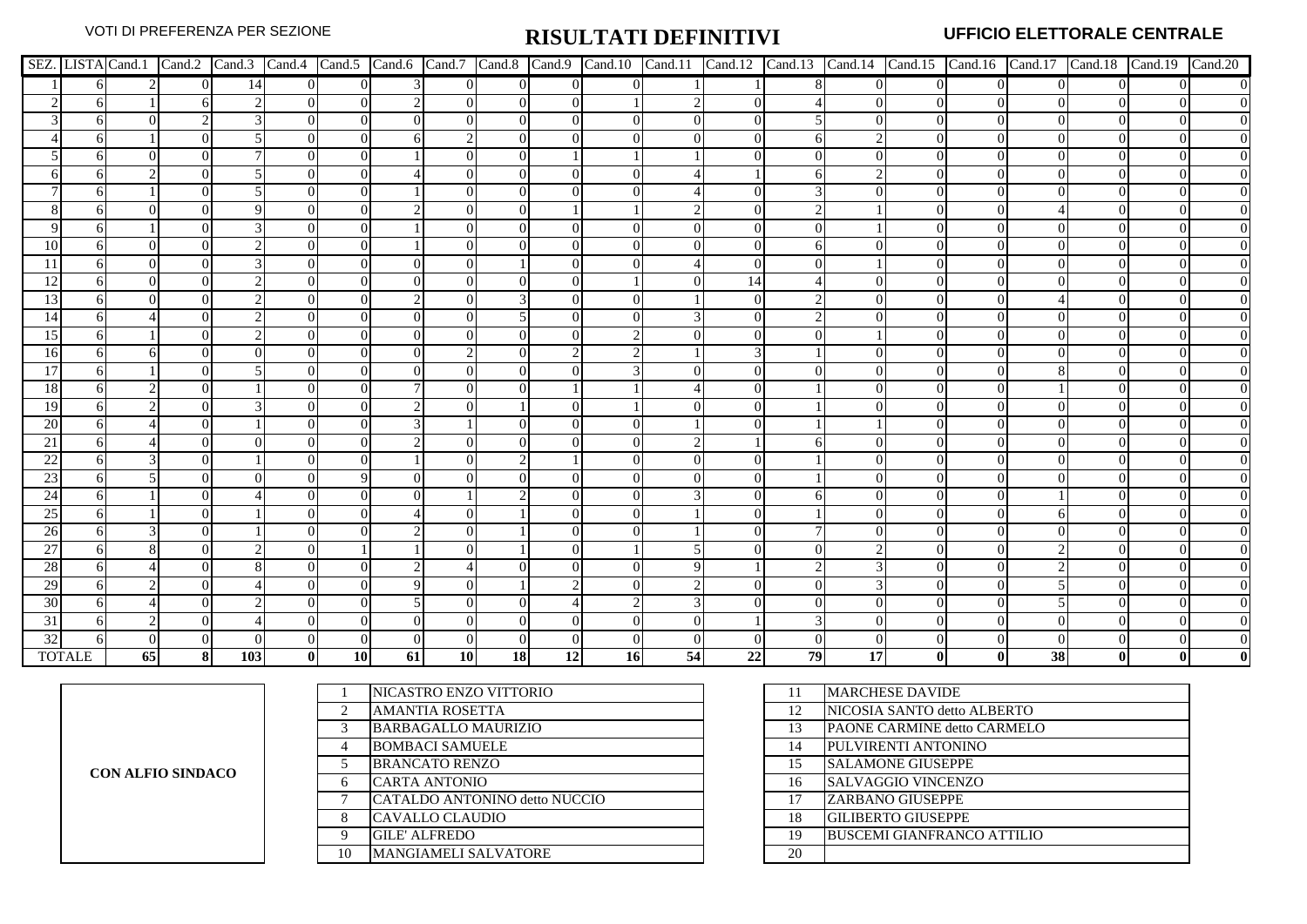|           |               |    |                |                |     |          |          |          |          |                |                 |          |          |    |    |    | SEZ. LISTA Cand.1 Cand.2 Cand.3 Cand.4 Cand.5 Cand.6 Cand.7 Cand.8 Cand.9 Cand.10 Cand.11 Cand.12 Cand.13 Cand.14 Cand.15 Cand.16 Cand.17 Cand.18 Cand.19 Cand.19 Cand.20 |    |    |                  |
|-----------|---------------|----|----------------|----------------|-----|----------|----------|----------|----------|----------------|-----------------|----------|----------|----|----|----|---------------------------------------------------------------------------------------------------------------------------------------------------------------------------|----|----|------------------|
|           |               |    | $\overline{0}$ | $\overline{0}$ |     | $\Omega$ | $\Omega$ | $\Omega$ | $\Omega$ | $\Omega$       |                 | $\Omega$ | $\Omega$ |    |    |    |                                                                                                                                                                           |    |    | $\boldsymbol{0}$ |
|           |               |    | $\Omega$       | $\Omega$       |     | $\Omega$ | $\Omega$ | $\Omega$ |          |                |                 | $\Omega$ |          |    |    |    |                                                                                                                                                                           |    |    |                  |
|           |               |    | $\Omega$       | $\Omega$       |     | $\Omega$ | $\Omega$ |          | $\Omega$ | $\Omega$       |                 | $\Omega$ |          |    |    |    |                                                                                                                                                                           |    |    |                  |
|           |               |    | $\Omega$       | $\Omega$       |     | $\Omega$ | $\Omega$ |          |          |                |                 | $\Omega$ |          |    |    |    |                                                                                                                                                                           |    |    | $\boldsymbol{0}$ |
|           |               |    |                | $\Omega$       |     |          |          |          |          |                |                 |          |          |    |    |    |                                                                                                                                                                           |    |    | $\overline{0}$   |
|           |               |    |                |                |     |          |          |          |          |                |                 |          |          |    |    |    |                                                                                                                                                                           |    |    | $\overline{0}$   |
|           |               |    |                |                |     |          |          |          |          |                |                 |          |          |    |    |    |                                                                                                                                                                           |    |    |                  |
|           |               |    |                |                |     | $\Omega$ |          |          |          |                |                 |          |          |    |    |    |                                                                                                                                                                           |    |    |                  |
|           |               |    |                |                |     | $\Omega$ |          |          |          |                |                 |          |          |    |    |    |                                                                                                                                                                           |    |    |                  |
| 10        |               |    |                |                |     | $\Omega$ |          |          |          |                |                 |          |          |    |    |    |                                                                                                                                                                           |    |    |                  |
|           |               |    |                |                |     |          |          |          |          |                |                 |          |          |    |    |    |                                                                                                                                                                           |    |    |                  |
| 12        |               |    |                |                |     |          |          |          |          |                |                 |          |          |    |    |    |                                                                                                                                                                           |    |    |                  |
| 13        |               |    |                | $\Omega$       | 10  | $\Omega$ |          |          |          |                |                 |          |          |    |    |    |                                                                                                                                                                           |    |    |                  |
| 14        |               |    |                | $\Omega$       |     | $\Omega$ |          |          |          |                |                 |          |          |    |    |    |                                                                                                                                                                           |    |    |                  |
| 15        |               |    |                |                |     | $\Omega$ |          |          |          |                |                 |          |          |    |    |    |                                                                                                                                                                           |    |    |                  |
| 16        |               |    |                |                |     |          |          |          |          |                |                 |          |          |    |    |    |                                                                                                                                                                           |    |    |                  |
| 17        |               |    |                |                |     | $\Omega$ |          |          |          |                |                 |          |          |    |    |    |                                                                                                                                                                           |    |    |                  |
| <b>18</b> |               |    |                |                | 10  | $\Omega$ |          |          |          |                |                 |          |          |    |    |    |                                                                                                                                                                           |    |    |                  |
| 19        |               |    |                |                | 12  | $\Omega$ |          |          |          |                |                 |          |          |    |    |    |                                                                                                                                                                           |    |    |                  |
| 20        |               |    |                |                | 11  | $\Omega$ |          |          |          |                |                 |          |          |    |    |    |                                                                                                                                                                           |    |    |                  |
| 21        |               |    |                |                | 11  | $\Omega$ |          |          |          |                |                 |          |          |    |    |    |                                                                                                                                                                           |    |    |                  |
| 22        |               |    |                |                |     |          |          |          |          |                |                 |          |          |    |    |    |                                                                                                                                                                           |    |    |                  |
| 23        |               |    |                |                |     |          |          |          |          |                |                 |          |          |    |    |    |                                                                                                                                                                           |    |    |                  |
| 24        |               |    |                |                |     |          |          |          |          |                |                 |          |          |    |    |    |                                                                                                                                                                           |    |    |                  |
| 25        |               |    |                | $\Omega$       |     |          |          |          |          |                |                 |          |          |    |    |    |                                                                                                                                                                           |    |    | $\boldsymbol{0}$ |
| 26        |               |    |                | $\Omega$       |     | $\Omega$ |          |          | ∩        |                |                 |          |          |    |    |    |                                                                                                                                                                           |    |    | $\boldsymbol{0}$ |
| 27        |               |    |                |                |     | $\Omega$ |          |          |          |                |                 |          |          |    |    |    |                                                                                                                                                                           |    |    | $\overline{0}$   |
| 28        |               |    |                |                | 10  |          |          |          |          |                |                 |          |          |    |    |    |                                                                                                                                                                           |    |    |                  |
| 29        |               |    |                |                |     |          |          |          |          |                |                 |          |          |    |    |    |                                                                                                                                                                           |    |    |                  |
| 30        |               |    |                | 0              |     | $\Omega$ |          |          |          |                |                 |          |          |    |    |    |                                                                                                                                                                           |    |    | $\boldsymbol{0}$ |
| 31        |               |    |                |                |     |          |          |          |          |                | 15 <sub>1</sub> |          |          |    |    |    |                                                                                                                                                                           |    |    | $\boldsymbol{0}$ |
| 32        |               |    |                |                |     |          |          |          |          |                |                 |          |          |    |    |    |                                                                                                                                                                           |    |    | $\overline{0}$   |
|           | <b>TOTALE</b> | 50 | 51             | $\bf{0}$       | 166 | 81       |          | $\bf{0}$ |          | $\overline{2}$ | 121             |          | 24       | 74 | 14 | 72 | 18                                                                                                                                                                        | 81 | 58 | $\bf{0}$         |

**FORZA DEL SUD**

|    | <b>BELLARDITA ALFIO</b>        | 11 | IMESSINA SALVATORE ROBERTO |
|----|--------------------------------|----|----------------------------|
|    | <b>BOSCO ROSA</b>              | 12 | NAZZARENO GUGLIELMO        |
| 3  | <b>CAMBERA ALBERTO</b>         | 13 | PETRALIA LORENZO           |
|    | <b>CONTI GAETANO</b>           | 14 | PIANTICELLA LUCIO LUIGI    |
|    | DI MARI ROSARIO MASSIMO        | 15 | RAITI ADRIANA              |
| 6  | <b>FUSILLO PIETRO EMANUELE</b> | 16 | <b>RUSSO PAOLO</b>         |
|    | <b>GALVANO VINCENZO</b>        | 17 | <b>SFERRAZZO IVAN</b>      |
| 8  | <b>INSOLIA ROSARIA</b>         | 18 | <b>SPADA SALVATORE</b>     |
| 9  | <b>IPPOLITO WILLIAM</b>        | 19 | <b>VENTURA SALVATORE</b>   |
| 10 | <b>LA FERLA FABIO</b>          | 20 |                            |
|    |                                |    |                            |

| 11 | MESSINA SALVATORE ROBERTO |
|----|---------------------------|
| 12 | NAZZARENO GUGLIELMO       |
| 13 | PETRALIA LORENZO          |
| 14 | PIANTICELLA LUCIO LUIGI   |
| 15 | RAITI ADRIANA             |
| 16 | <b>RUSSO PAOLO</b>        |
| 17 | SFERRAZZO IVAN            |
| 18 | <b>SPADA SALVATORE</b>    |
| 19 | <b>VENTURA SALVATORE</b>  |
| 20 |                           |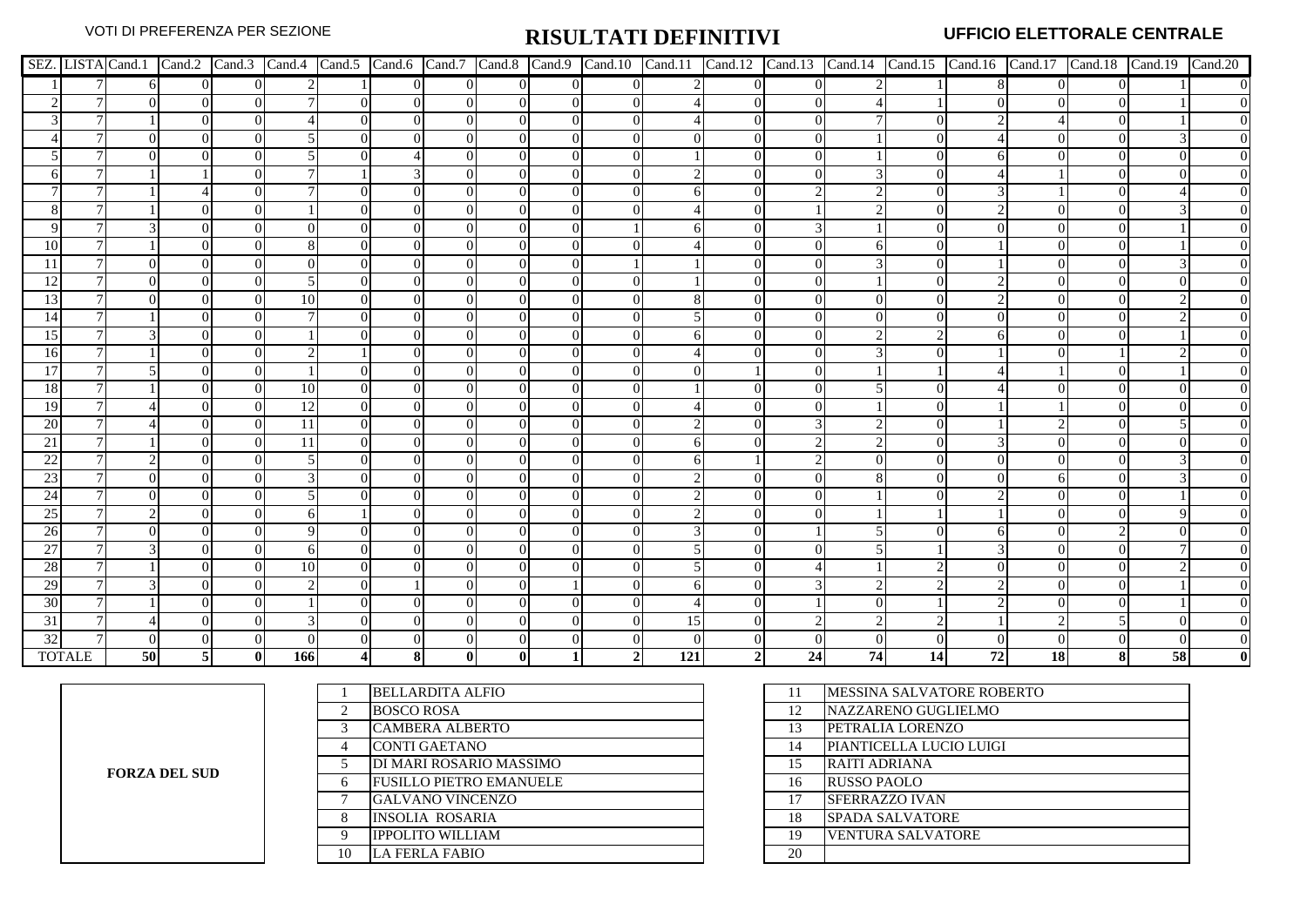|                 |               |             |               |           |    |     |          |    |                |                 |                |            |                |            |           |                |    |          | SEZ. LISTA Cand.1 Cand.2 Cand.3 Cand.4 Cand.5 Cand.6 Cand.7 Cand.8 Cand.9 Cand.10 Cand.11 Cand.12 Cand.13 Cand.13 Cand.14 Cand.15 Cand.16 Cand.17 Cand.18 Cand.19 Cand.20 |    |
|-----------------|---------------|-------------|---------------|-----------|----|-----|----------|----|----------------|-----------------|----------------|------------|----------------|------------|-----------|----------------|----|----------|---------------------------------------------------------------------------------------------------------------------------------------------------------------------------|----|
|                 |               |             |               |           |    |     |          |    | $\overline{0}$ |                 | $\overline{0}$ | 19         |                |            | $\Omega$  | $\overline{0}$ |    | $\Omega$ |                                                                                                                                                                           |    |
|                 |               |             | 6             | $\Omega$  |    |     |          |    | $\Omega$       |                 | $\overline{0}$ | 12         | 14             |            | 11        | $\overline{0}$ |    |          |                                                                                                                                                                           |    |
|                 |               |             | 6             | $\Omega$  |    |     |          |    |                |                 | $\Omega$       | 10         | 6              |            |           | $\theta$       |    |          |                                                                                                                                                                           |    |
|                 |               |             | 15            | $\Omega$  |    |     |          |    |                |                 |                |            | 5 <sup>1</sup> |            | 11        |                |    |          |                                                                                                                                                                           |    |
|                 |               |             | 10            | $\Omega$  |    |     |          |    | $\Omega$       |                 |                |            | 5 <sub>l</sub> |            |           |                |    |          |                                                                                                                                                                           |    |
|                 |               |             |               | $\Omega$  |    |     |          |    |                |                 |                |            |                | $\Omega$   |           |                |    |          |                                                                                                                                                                           |    |
|                 |               |             | 16            | $\Omega$  |    |     |          | 10 |                |                 |                |            | 0              | 11         |           |                |    |          |                                                                                                                                                                           |    |
|                 |               |             | $\mathcal{R}$ |           |    |     | $\Omega$ |    | 0              |                 |                |            | 9              | $\Omega$   |           |                |    |          |                                                                                                                                                                           |    |
|                 |               |             |               |           |    |     |          |    |                | 11              |                |            | 3              |            |           |                |    |          |                                                                                                                                                                           |    |
| 10              |               |             |               |           |    |     |          |    |                | 9               |                |            | $\overline{0}$ |            |           |                |    |          |                                                                                                                                                                           |    |
|                 |               |             |               |           |    |     |          |    |                |                 |                |            | 10             |            |           |                |    |          |                                                                                                                                                                           |    |
|                 |               |             | 11            |           |    |     |          |    |                |                 |                |            |                |            |           |                |    |          |                                                                                                                                                                           |    |
| 13              |               |             |               |           |    | 15  |          |    |                | 10              |                |            |                |            |           | $\theta$       |    |          |                                                                                                                                                                           |    |
| 14              |               |             | 13            |           |    |     |          |    |                | 11              |                |            |                | $\Omega$   |           |                |    |          |                                                                                                                                                                           |    |
| 15              |               |             | 11            | $\Omega$  |    |     |          |    | 2 <sub>1</sub> | $\overline{12}$ |                |            | 6              |            |           |                |    |          |                                                                                                                                                                           |    |
| 16              |               |             | 9             |           |    |     |          |    | $\Omega$       | 10              |                |            | 61             | 12.        |           |                |    |          |                                                                                                                                                                           |    |
| 17              |               |             |               |           |    |     |          |    |                |                 |                |            |                |            |           |                |    |          |                                                                                                                                                                           | 10 |
| 18              |               |             |               |           |    | 14  |          |    |                | .5              |                |            |                |            |           |                |    |          |                                                                                                                                                                           |    |
| 19              |               |             |               |           |    | 11  |          |    |                |                 |                |            |                |            |           |                |    |          |                                                                                                                                                                           |    |
| 20              |               |             | 11            |           |    |     |          |    |                | 14              |                |            |                |            |           |                |    |          |                                                                                                                                                                           |    |
| 21              |               |             |               |           |    |     |          |    | 0              | $\mathcal{R}$   |                |            |                |            |           |                |    |          |                                                                                                                                                                           |    |
| 22              |               |             |               |           |    |     |          |    |                |                 |                |            |                |            |           |                |    |          |                                                                                                                                                                           |    |
| 23              |               |             |               |           |    |     |          |    |                |                 |                |            |                |            |           |                |    |          |                                                                                                                                                                           |    |
| 24              |               |             | 9             |           |    |     | $\Omega$ |    | 0              | 10              | $\Omega$       |            |                | 13         |           |                |    |          |                                                                                                                                                                           |    |
| 25              |               |             |               |           |    |     | 18       |    | $\Omega$       | 20              |                | 12         | $\Omega$       |            |           |                |    |          |                                                                                                                                                                           |    |
| 26              |               | $\Omega$    | 12            |           |    |     |          |    | $\Omega$       | 10              |                |            | $\mathfrak{D}$ |            |           |                |    |          |                                                                                                                                                                           |    |
| 27              |               |             | 34            | $\Omega$  |    |     | 10       |    | $\Omega$       | 12              |                |            |                |            |           |                |    |          |                                                                                                                                                                           |    |
| 28              |               |             | 18            |           |    |     | 61       |    |                | 18              |                |            |                |            |           |                |    |          |                                                                                                                                                                           |    |
| 29              |               | $^{\prime}$ | 17            |           |    |     | 9        |    | 0              | 12              |                | 14         | $\theta$       |            |           |                |    |          |                                                                                                                                                                           |    |
| 30              |               |             | 10            |           |    |     |          |    | 0              | 10              |                | 14         |                | ∩          |           |                |    |          |                                                                                                                                                                           |    |
| $\overline{31}$ |               |             | 8             |           |    |     |          |    |                | 8               |                |            |                |            |           |                |    |          |                                                                                                                                                                           |    |
| 32              |               |             |               |           |    |     |          |    |                |                 |                |            |                |            |           |                |    |          |                                                                                                                                                                           |    |
|                 | <b>TOTALE</b> | <b>10</b>   | 297           | <b>16</b> | 20 | 157 | 141      | 30 | $\overline{4}$ | 260             | <b>19</b>      | <b>188</b> | 98             | <b>100</b> | <b>70</b> | 39             | 34 | 41       | 58                                                                                                                                                                        | 75 |

**PD**

|    | ANGELINO EMILIO                  | 11 | <b>MALTESE ISABELLA</b>           |
|----|----------------------------------|----|-----------------------------------|
| 2  | <b>BARRETTA SALVATORE</b>        | 12 | <b>MANGIAMELI ALFIO</b>           |
| 3  | <b>BAUDO CONCETTO detto TINO</b> | 13 | NARZISI FRANCESCO detto FRANCO    |
| 4  | <b>BOSCO ALFIO</b>               | 14 | <b>NICOTRA SALVATORE NAZARENO</b> |
|    | <b>CENSABELLA PAOLO</b>          | 15 | <b>OSSINO SALVATORE</b>           |
| 6  | DI MARI LUCA                     | 16 | <b>RIZZO LORENZO</b>              |
| 7  | <b>FUSILLO MARIA</b>             | 17 | <b>SAGGIO ALFIO</b>               |
| 8  | <b>GIARRATANA FRANCESCO</b>      | 18 | SCIRE' CALABRISOTTO MAURIZIO      |
| 9  | <b>GRECO CIRINO detto CIRO</b>   | 19 | <b>TERRANOVA GRAZIA</b>           |
| 10 | <b>LA FERLA ROSANNA</b>          | 20 | <b>VACANTE ROSARIO</b>            |
|    |                                  |    |                                   |

| 11 | <b>MALTESE ISABELLA</b>             |
|----|-------------------------------------|
| 12 | <b>MANGIAMELI ALFIO</b>             |
| 13 | NARZISI FRANCESCO detto FRANCO      |
| 14 | NICOTRA SALVATORE NAZARENO          |
| 15 | <b>OSSINO SALVATORE</b>             |
| 16 | <b>RIZZO LORENZO</b>                |
| 17 | <b>SAGGIO ALFIO</b>                 |
| 18 | <b>SCIRE' CALABRISOTTO MAURIZIO</b> |
| 19 | <b>TERRANOVA GRAZIA</b>             |
| 20 | VACANTE ROSARIO                     |
|    |                                     |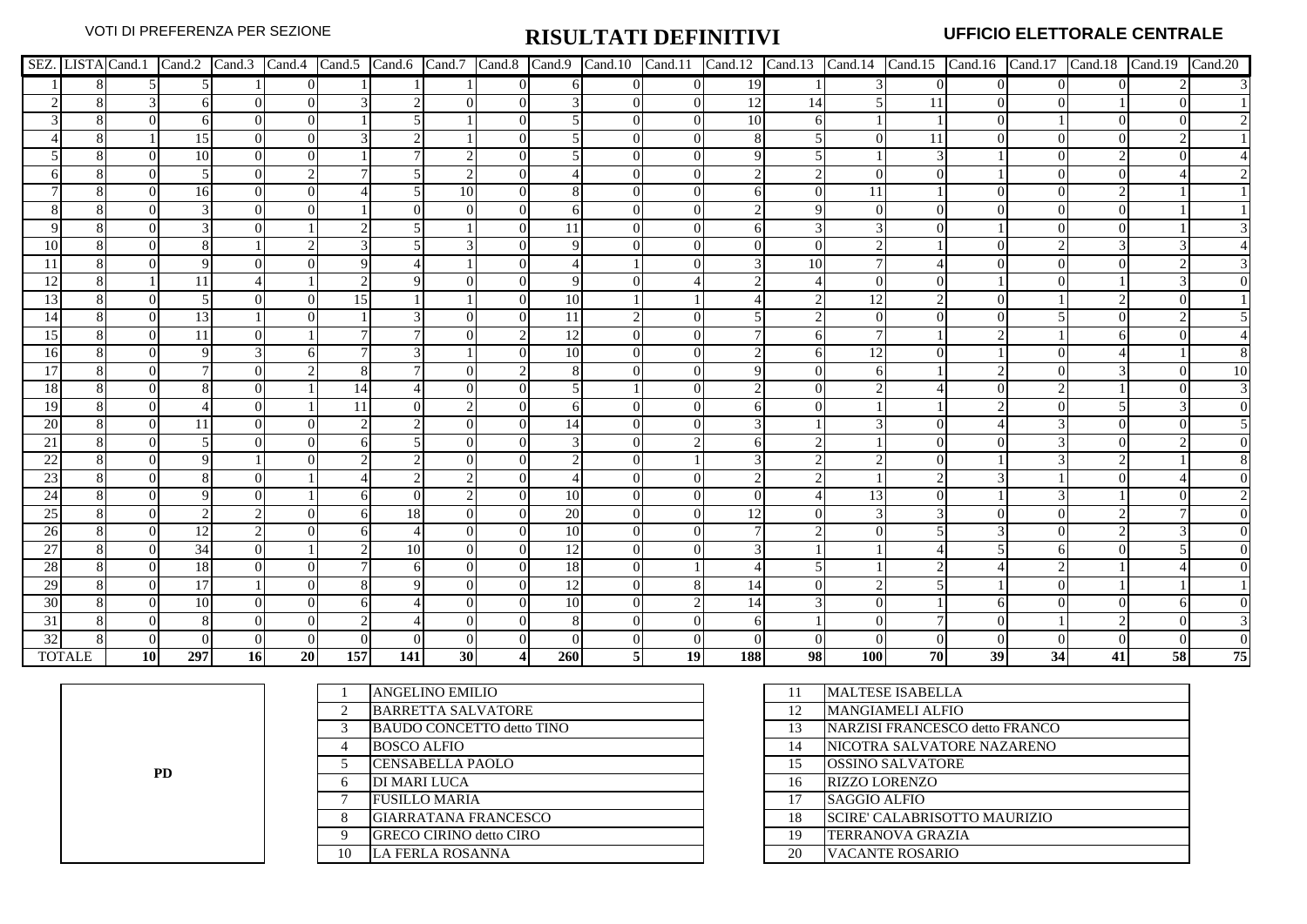|    |               |    |                |                |    |      |          |                 |    |          |          |                |              |  |    | SEZ. LISTA Cand.1   Cand.2   Cand.3   Cand.4   Cand.5   Cand.6   Cand.7   Cand.8   Cand.10   Cand.11   Cand.12   Cand.13   Cand.14   Cand.15   Cand.16   Cand.17   Cand.18   Cand.19   Cand.20 |
|----|---------------|----|----------------|----------------|----|------|----------|-----------------|----|----------|----------|----------------|--------------|--|----|------------------------------------------------------------------------------------------------------------------------------------------------------------------------------------------------|
|    |               |    | $\Omega$       | $\overline{0}$ |    |      | $\Omega$ |                 |    | $\Omega$ |          |                | $\Omega$     |  |    | $\overline{0}$                                                                                                                                                                                 |
|    |               |    | $\Omega$       | $\Omega$       |    |      |          |                 | 0  | $\Omega$ | $\Omega$ | $\theta$       | 0            |  |    |                                                                                                                                                                                                |
|    |               |    | $\Omega$       | $\Omega$       |    |      |          |                 |    |          |          | 0              | $\Omega$     |  |    |                                                                                                                                                                                                |
|    |               |    |                |                |    |      |          |                 |    |          |          |                | $\Omega$     |  |    |                                                                                                                                                                                                |
|    |               |    |                |                |    |      | $\Omega$ |                 |    |          |          |                | $\Omega$     |  |    |                                                                                                                                                                                                |
|    |               |    |                |                |    |      |          |                 |    |          |          |                | $\Omega$     |  |    |                                                                                                                                                                                                |
|    |               |    |                |                |    |      |          |                 |    |          |          |                |              |  |    |                                                                                                                                                                                                |
|    |               |    |                |                |    |      |          |                 |    |          |          | 0              | $\Omega$     |  |    |                                                                                                                                                                                                |
|    |               |    |                |                |    |      |          |                 |    |          |          |                | $\Omega$     |  |    |                                                                                                                                                                                                |
| 10 |               |    |                |                |    |      |          |                 |    |          |          |                |              |  |    |                                                                                                                                                                                                |
|    |               |    |                |                |    |      |          |                 |    |          |          |                |              |  |    |                                                                                                                                                                                                |
|    |               |    |                |                |    |      |          |                 |    |          |          |                |              |  |    |                                                                                                                                                                                                |
| 13 |               |    | $\Omega$       |                |    |      | $\Omega$ |                 |    |          |          |                | 0            |  |    |                                                                                                                                                                                                |
| 14 |               |    | $\Omega$       |                |    |      | $\Omega$ |                 |    |          |          | 0              | $\Omega$     |  |    |                                                                                                                                                                                                |
| 15 |               |    |                |                |    |      |          |                 |    |          |          |                | $\Omega$     |  |    |                                                                                                                                                                                                |
| 16 |               |    |                |                |    |      |          |                 |    |          |          | 0              |              |  |    |                                                                                                                                                                                                |
| 17 |               |    |                |                |    |      |          |                 |    |          |          |                |              |  |    |                                                                                                                                                                                                |
| 18 |               |    |                |                |    |      | $\Omega$ |                 |    |          |          | $\theta$       | $\Omega$     |  |    |                                                                                                                                                                                                |
| 19 |               |    |                |                |    |      |          |                 |    |          |          |                | ∩            |  |    |                                                                                                                                                                                                |
| 20 |               |    |                |                |    |      |          |                 |    |          |          |                |              |  |    |                                                                                                                                                                                                |
| 21 |               |    |                |                |    |      |          |                 |    |          |          |                |              |  |    |                                                                                                                                                                                                |
| 22 |               |    |                |                |    |      |          |                 |    |          |          |                |              |  |    |                                                                                                                                                                                                |
| 23 |               |    |                |                |    |      |          |                 |    |          |          |                |              |  |    |                                                                                                                                                                                                |
| 24 |               |    |                |                |    |      | $\Omega$ |                 |    |          |          |                | 0            |  |    |                                                                                                                                                                                                |
| 25 |               |    |                |                |    |      |          |                 |    |          |          |                | $\Omega$     |  |    |                                                                                                                                                                                                |
| 26 |               |    |                | $\Omega$       |    |      | $\Omega$ |                 |    |          |          | 2 <sub>1</sub> | $\Omega$     |  |    | $\overline{0}$                                                                                                                                                                                 |
| 27 |               |    |                | $\Omega$       |    |      |          |                 |    |          |          |                | $\Omega$     |  |    | $\overline{0}$                                                                                                                                                                                 |
| 28 |               |    |                |                |    |      |          |                 |    |          |          |                |              |  |    |                                                                                                                                                                                                |
| 29 |               |    | $\Omega$       |                |    |      |          |                 |    | $\Omega$ |          |                | $\Omega$     |  |    | $\overline{0}$                                                                                                                                                                                 |
| 30 |               | 12 | $\Omega$       |                |    |      | $\Omega$ |                 |    | $\Omega$ |          | 0              | $\Omega$     |  |    | $\overline{0}$                                                                                                                                                                                 |
| 31 |               |    |                |                |    |      |          |                 |    |          |          |                |              |  |    |                                                                                                                                                                                                |
| 32 |               |    |                |                |    |      |          |                 |    |          |          |                |              |  |    |                                                                                                                                                                                                |
|    | <b>TOTALE</b> | 83 | $\overline{5}$ | $\mathbf{0}$   | 15 | 11 I | 21       | 36 <sup>l</sup> | 81 |          |          | 51             | $\mathbf{0}$ |  | 39 |                                                                                                                                                                                                |

**UDC**

|    | <b>ALOISI ALESSIO</b>     | 11 | <b>GARAFFO FRANCESCO</b>         |
|----|---------------------------|----|----------------------------------|
|    | <b>ATTENDO GIUSEPPE</b>   | 12 | <b>GUERRIERA NADIA FRANCESCA</b> |
|    | <b>BELLASSAI MARIA</b>    | 13 | <b>GRILLO DENEB</b>              |
|    | <b>CARBONE ORAZIO</b>     | 14 | <b>GUZZONE DANIELE</b>           |
|    | CARUSO ALDO ALESSANDRO    | 15 | <b>INSIRELLO ANNA MARIA</b>      |
| 6  | <b>CENTAMORE GIOVANNI</b> | 16 | <b>INTRESSALVI ANTONINO</b>      |
|    | <b>CILLEPI MARCO</b>      | 17 | <b>NARZISI MARIA PAOLA</b>       |
| 8  | DI BENEDETTO GIOVANNI     | 18 | NIGRO SEBASTIANO                 |
| 9  | <b>DI PIETRO GIUSEPPE</b> | 19 | <b>TURCO SALVATORE</b>           |
| 10 | <b>GALVAGNO ROSA</b>      | 20 | <b>VALENTI ALFIO</b>             |

| 11 | <b>GARAFFO FRANCESCO</b>         |
|----|----------------------------------|
| 12 | <b>GUERRIERA NADIA FRANCESCA</b> |
| 13 | <b>GRILLO DENEB</b>              |
| 14 | <b>GUZZONE DANIELE</b>           |
| 15 | <b>INSIRELLO ANNA MARIA</b>      |
| 16 | <b>INTRESSALVI ANTONINO</b>      |
| 17 | NARZISI MARIA PAOLA              |
| 18 | NIGRO SEBASTIANO                 |
| 19 | <b>TURCO SALVATORE</b>           |
| 20 | VALENTI ALFIO                    |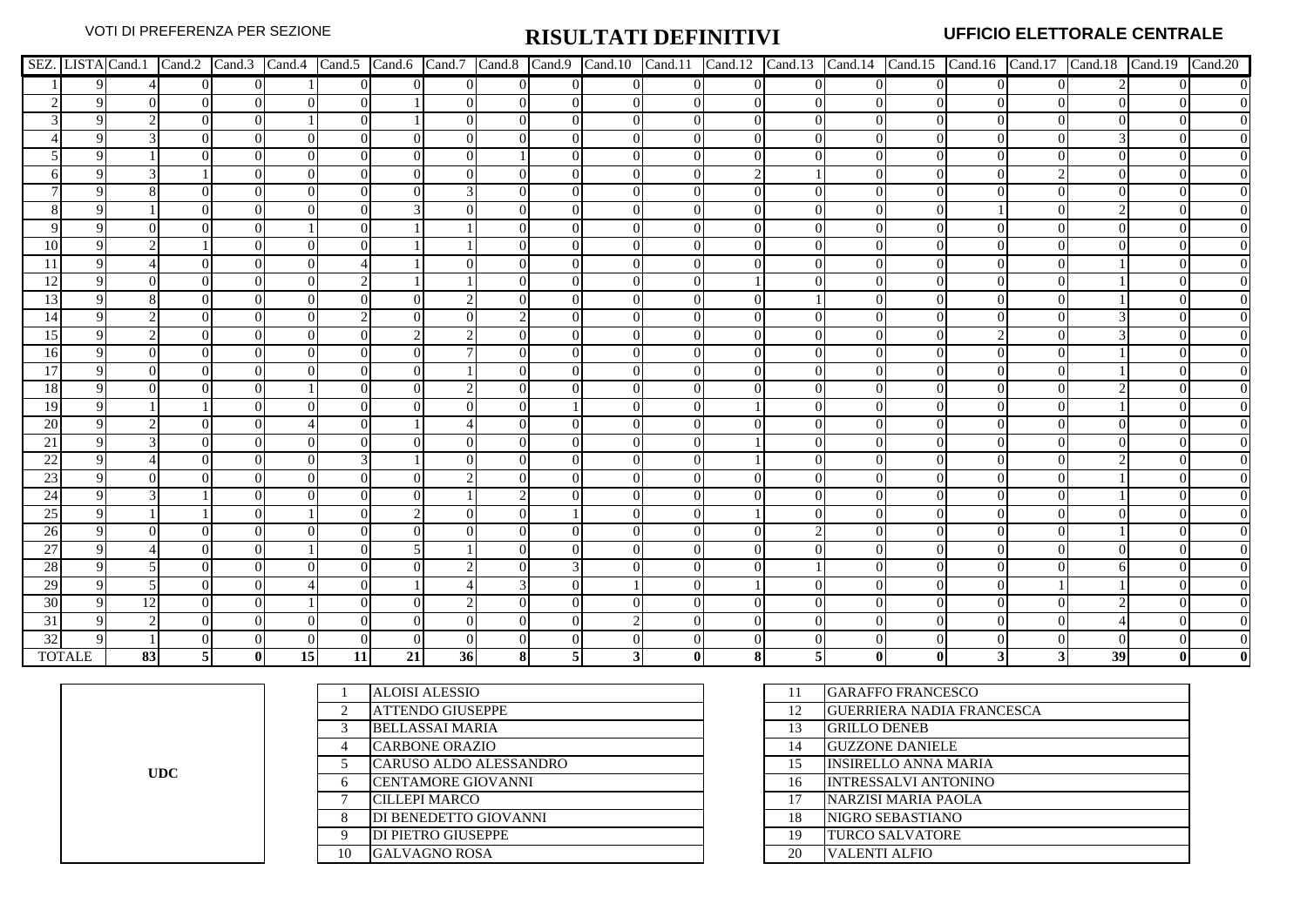|                 |                 |          |          |                |                  |          |          |          |                |                |     |              |          |                |     |    |          |  | SEZ. LISTA Cand.1   Cand.2   Cand.3   Cand.4   Cand.5   Cand.6   Cand.7   Cand.8   Cand.10   Cand.11   Cand.12   Cand.13   Cand.14   Cand.15   Cand.16   Cand.17   Cand.18   Cand.19   Cand.20 |                  |
|-----------------|-----------------|----------|----------|----------------|------------------|----------|----------|----------|----------------|----------------|-----|--------------|----------|----------------|-----|----|----------|--|------------------------------------------------------------------------------------------------------------------------------------------------------------------------------------------------|------------------|
|                 | 10              | $\Omega$ | $\Omega$ | $\overline{0}$ | $\Omega$         | $\Omega$ | $\Omega$ | $\Omega$ | $\overline{0}$ | $\Omega$       |     | $\Omega$     | $\Omega$ | $\overline{0}$ |     |    |          |  |                                                                                                                                                                                                | $\mathbf{0}$     |
|                 | 10              |          |          | $\Omega$       |                  | $\Omega$ |          |          | $\Omega$       | $\Omega$       |     |              | $\Omega$ |                |     |    |          |  |                                                                                                                                                                                                |                  |
|                 | 10              | $\Omega$ | $\Omega$ |                | 10               | $\Omega$ | $\Omega$ |          |                |                |     | $\Omega$     |          |                |     |    | $\Omega$ |  |                                                                                                                                                                                                | $\overline{0}$   |
|                 | 10              |          |          |                |                  | $\Omega$ |          |          |                | $\Omega$       | 11  |              |          |                |     |    |          |  |                                                                                                                                                                                                | $\boldsymbol{0}$ |
|                 | 10              | $\Omega$ |          |                |                  |          |          |          | 0              | $\Omega$       |     |              |          |                |     | 15 |          |  |                                                                                                                                                                                                | $\overline{0}$   |
|                 | 10              |          |          |                |                  |          |          |          |                |                |     |              |          |                |     |    |          |  |                                                                                                                                                                                                | $\overline{0}$   |
|                 | 10              |          |          |                |                  |          |          |          |                |                |     |              |          |                |     |    |          |  |                                                                                                                                                                                                |                  |
|                 | 10              |          |          |                |                  |          |          |          |                |                |     |              |          |                |     |    |          |  |                                                                                                                                                                                                |                  |
|                 | 10              |          |          |                |                  |          |          |          |                |                |     |              |          |                |     |    |          |  |                                                                                                                                                                                                |                  |
| 10              | 10              |          |          |                |                  |          |          |          |                |                |     |              |          |                |     |    |          |  |                                                                                                                                                                                                |                  |
|                 | 10              |          |          |                | 12               |          |          |          |                |                |     |              |          |                |     |    |          |  |                                                                                                                                                                                                |                  |
| 12              | 10              |          |          |                | 12               |          |          |          |                |                |     |              |          |                |     |    |          |  |                                                                                                                                                                                                |                  |
| 13              | 10              |          |          |                | 8                |          |          |          |                |                |     |              |          |                |     |    |          |  |                                                                                                                                                                                                |                  |
| 14              | 10              | $\Omega$ |          |                | 12               |          |          |          |                |                |     |              |          |                |     |    |          |  |                                                                                                                                                                                                | $\overline{0}$   |
| 15              | 10              |          |          |                | 11               |          |          |          |                | $\Omega$       |     |              |          |                |     |    |          |  |                                                                                                                                                                                                |                  |
| 16              | 10              |          |          |                |                  |          |          |          | 0              |                |     |              |          |                |     |    |          |  |                                                                                                                                                                                                | $\overline{0}$   |
| 17              | 10              |          |          |                |                  |          |          |          |                | ∩              |     |              |          |                |     |    |          |  |                                                                                                                                                                                                |                  |
| <sup>18</sup>   | 10              |          |          |                |                  |          |          |          |                |                |     |              |          |                |     |    |          |  |                                                                                                                                                                                                |                  |
| <sup>19</sup>   | 10              | $\Omega$ |          |                |                  |          |          |          |                |                |     |              |          |                | 10  |    |          |  |                                                                                                                                                                                                |                  |
| 20              | 10              | $\Omega$ |          |                |                  |          |          |          |                | $\Omega$       |     |              |          |                |     |    |          |  |                                                                                                                                                                                                |                  |
| 21              | 10              | $\Omega$ |          |                |                  |          |          |          |                |                | 10  |              |          |                |     |    |          |  |                                                                                                                                                                                                |                  |
| 22              | 10              | $\Omega$ |          |                |                  |          |          |          |                |                |     |              |          |                |     |    |          |  |                                                                                                                                                                                                |                  |
| 23              | 10              |          |          |                |                  |          |          |          |                |                |     |              |          |                |     |    |          |  |                                                                                                                                                                                                |                  |
| 24              | 10              |          |          |                |                  |          |          |          |                |                |     |              |          |                |     |    |          |  |                                                                                                                                                                                                |                  |
| 25              | 10              | $\Omega$ |          |                |                  |          |          |          |                |                |     |              |          |                |     |    |          |  |                                                                                                                                                                                                | $\boldsymbol{0}$ |
| 26              | 10              | ∩        |          |                | $\theta$         |          |          |          | 0              | $\Omega$       | 13  |              |          |                |     |    |          |  |                                                                                                                                                                                                | $\boldsymbol{0}$ |
| $\overline{27}$ | 10              |          |          |                |                  |          |          |          | 0              |                |     |              |          |                |     |    | 15       |  |                                                                                                                                                                                                | $\overline{0}$   |
| 28              | 10              |          |          |                |                  |          |          |          |                |                |     |              |          |                |     |    | $\Omega$ |  |                                                                                                                                                                                                | $\overline{0}$   |
| 29              | 10              |          |          |                |                  |          |          |          |                |                |     |              |          |                |     |    | 12       |  |                                                                                                                                                                                                |                  |
| 30              | 10              | $\Omega$ |          |                |                  |          |          |          |                | $\Omega$       |     |              |          |                |     |    | 10       |  |                                                                                                                                                                                                | $\overline{0}$   |
| 31              | 10              |          |          |                |                  |          |          |          |                | $\Omega$       |     |              |          |                |     |    |          |  |                                                                                                                                                                                                |                  |
| 32              | $\overline{10}$ |          |          |                |                  |          |          |          |                |                |     |              |          |                |     |    | $\Omega$ |  |                                                                                                                                                                                                |                  |
|                 | <b>TOTALE</b>   | 01       | 23       | 31             | $\overline{171}$ |          |          | 61       |                | 9 <sup>1</sup> | 146 | $\mathbf{0}$ |          | 7              | 104 | 39 | 89       |  |                                                                                                                                                                                                |                  |

**FEDERAZIONE DELLA SINISTRA**

|              | <b>ALCAMO ANDREA</b>         | 11 | <b>PATTAVINA SIMONA</b>     |
|--------------|------------------------------|----|-----------------------------|
| 2            | CIAFFAGLIONE ANTONIO         | 12 | PULVIRENTI ARMANDO          |
| 3            | <b>CICIULLA GIUSEPPE</b>     | 13 | <b>SCAUSO DOMENICO</b>      |
| 4            | DI MARI SALVATORE detto TURI | 14 | <b>STRANO IVAN</b>          |
|              | <b>GRASSO ANGELO</b>         | 15 | <b>VACANTE SALVATORE</b>    |
| 6            | <b>GUERCIO ROSA</b>          | 16 | <b>ZAGAMI FABIO</b>         |
| $\mathbf{r}$ | <b>INSOLIA GASPARE</b>       |    | LEANDRI CORRADO detto ALFIO |
| 8            | <b>LORITTO CARMELO</b>       | 18 |                             |
| 9            | <b>MACI CARMELO</b>          | 19 |                             |
| 10           | <b>NISI FRANCESCO</b>        | 20 |                             |
|              |                              |    |                             |

| 11 | PATTAVINA SIMONA            |
|----|-----------------------------|
| 12 | PULVIRENTI ARMANDO          |
| 13 | <b>SCAUSO DOMENICO</b>      |
| 14 | <b>STRANO IVAN</b>          |
| 15 | <b>VACANTE SALVATORE</b>    |
| 16 | <b>ZAGAMI FABIO</b>         |
| 17 | LEANDRI CORRADO detto ALFIO |
| 18 |                             |
| 19 |                             |
| 20 |                             |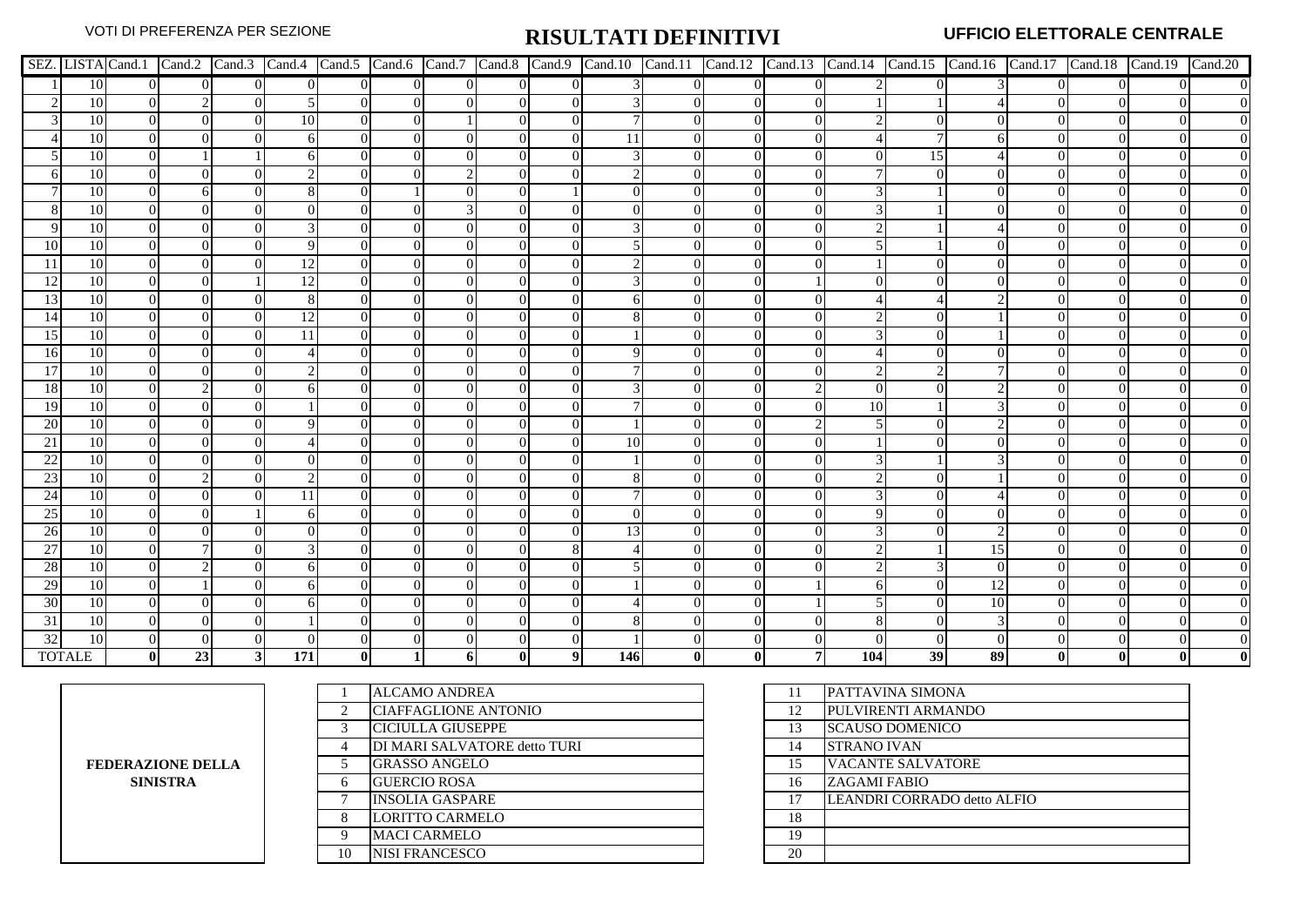|           |                 |     |          |                |    |              |          |          |              |    |          |            |          |          |                 |           |                |    | SEZ. LISTA Cand.1 Cand.2 Cand.3 Cand.4 Cand.5 Cand.6 Cand.7 Cand.8 Cand.9 Cand.10 Cand.11 Cand.12 Cand.13 Cand.14 Cand.14 Cand.15 Cand.16 Cand.17 Cand.18 Cand.19 Cand.19 Cand.20 |                  |
|-----------|-----------------|-----|----------|----------------|----|--------------|----------|----------|--------------|----|----------|------------|----------|----------|-----------------|-----------|----------------|----|-----------------------------------------------------------------------------------------------------------------------------------------------------------------------------------|------------------|
|           | 11              |     | $\Omega$ | $\overline{0}$ |    |              |          | $\Omega$ | $\Omega$     |    | $\Omega$ |            |          | $\Omega$ | $\overline{0}$  |           | $\overline{0}$ |    |                                                                                                                                                                                   | $\mathbf{0}$     |
|           | 11              |     |          | $\Omega$       |    |              |          | $\Omega$ | $\Omega$     |    |          |            | $\Omega$ |          |                 |           | $\Omega$       |    |                                                                                                                                                                                   |                  |
|           | 11              |     | $\Omega$ | $\Omega$       |    |              |          |          |              |    | $\Omega$ |            |          |          |                 |           | $\overline{0}$ |    |                                                                                                                                                                                   |                  |
|           | 11              |     | $\Omega$ | $\Omega$       |    |              | $\Omega$ |          |              |    |          |            |          |          |                 |           | $\Omega$       |    |                                                                                                                                                                                   |                  |
|           | 11              |     |          | $\Omega$       |    |              |          |          | $\Omega$     |    |          | 10         |          |          |                 |           |                |    |                                                                                                                                                                                   |                  |
|           | 11              |     |          |                |    |              | $\Omega$ |          |              |    |          |            |          |          |                 |           |                |    |                                                                                                                                                                                   |                  |
|           | 11              |     |          |                |    |              |          |          |              |    |          |            |          |          |                 |           |                |    |                                                                                                                                                                                   |                  |
|           | 11              |     |          | $\Omega$       |    |              |          |          |              |    |          |            |          |          | $\Omega$        |           |                |    |                                                                                                                                                                                   |                  |
|           | 11              | 16  | $\Omega$ |                |    |              | 12       |          |              |    |          |            |          |          |                 |           |                |    |                                                                                                                                                                                   |                  |
| 10        | 11              |     |          |                |    |              |          |          |              |    |          |            |          |          |                 |           |                |    |                                                                                                                                                                                   |                  |
| -11       | 11              | 14  |          |                |    |              |          |          |              |    |          |            |          |          |                 |           |                |    |                                                                                                                                                                                   |                  |
| -12       | 11              |     |          |                |    |              |          |          |              |    |          |            |          |          |                 |           |                |    |                                                                                                                                                                                   |                  |
| 13        | 11              |     |          |                |    |              |          |          |              |    |          |            |          |          |                 |           |                |    |                                                                                                                                                                                   |                  |
| 14        | 11              |     |          |                |    |              |          |          |              |    |          |            |          |          |                 |           |                |    |                                                                                                                                                                                   | $\overline{0}$   |
| 15        | 11              |     | $\Omega$ | $\Omega$       |    |              |          |          |              |    |          |            |          |          | ∩               |           | $\Omega$       |    |                                                                                                                                                                                   | $\overline{0}$   |
| 16        | 11              |     |          | $\Omega$       |    |              |          |          |              |    |          |            |          |          |                 |           |                |    |                                                                                                                                                                                   |                  |
| 17        | 11              |     |          |                |    |              |          |          |              |    |          |            |          |          |                 |           |                |    |                                                                                                                                                                                   |                  |
| <b>18</b> | 11              |     |          |                |    |              |          |          |              |    |          |            |          |          |                 |           |                |    |                                                                                                                                                                                   |                  |
| 19        | 11              |     |          |                |    |              |          |          |              |    |          |            |          |          |                 |           |                |    |                                                                                                                                                                                   |                  |
| 20        | 11              |     |          |                |    |              |          |          |              |    |          |            |          |          |                 |           |                |    |                                                                                                                                                                                   |                  |
| 21        | 11              |     |          |                |    |              |          |          |              |    |          |            |          |          |                 |           |                |    |                                                                                                                                                                                   |                  |
| 22        | 11              |     |          |                |    |              |          |          |              |    |          | 10         |          |          |                 |           |                |    |                                                                                                                                                                                   |                  |
| 23        | 11              |     |          |                |    |              |          |          |              |    |          |            |          |          |                 |           |                |    |                                                                                                                                                                                   |                  |
| 24        | 11              |     |          | $\Omega$       |    |              | 61       |          |              |    |          |            |          |          |                 |           | $\theta$       |    |                                                                                                                                                                                   | $\overline{0}$   |
| 25        | 11              |     | $\Omega$ | $\Omega$       |    |              | 13       |          |              | ∩  |          |            |          |          |                 |           | $\Omega$       |    |                                                                                                                                                                                   | $\overline{0}$   |
| 26        | 11              |     |          | $\Omega$       |    |              |          |          | $\Omega$     |    |          | 16         |          |          |                 |           | $\Omega$       |    |                                                                                                                                                                                   | $\overline{0}$   |
| 27        | 11              |     |          | $\Omega$       |    |              |          |          |              |    |          |            |          |          |                 |           |                |    |                                                                                                                                                                                   | $\overline{0}$   |
| 28        | 11              |     |          |                |    |              | 10       |          |              |    |          |            |          |          |                 |           |                |    |                                                                                                                                                                                   |                  |
| 29        | 11              |     |          |                |    |              | 10       |          |              |    |          |            |          |          |                 |           | $\theta$       |    |                                                                                                                                                                                   |                  |
| 30        | $\overline{11}$ |     |          |                |    |              |          |          |              |    |          | 14         | $\Omega$ |          |                 |           | 0              |    |                                                                                                                                                                                   | $\boldsymbol{0}$ |
| 31        | 11              |     |          |                |    |              |          |          |              |    |          |            |          |          |                 |           | $\Omega$       |    |                                                                                                                                                                                   |                  |
| 32        | 11              |     |          |                |    |              |          |          |              |    |          |            |          |          |                 |           |                |    |                                                                                                                                                                                   |                  |
|           | TOTALE          | 109 | 15       |                | 24 | $\mathbf{0}$ | 119      | 71       | $\mathbf{0}$ | 30 |          | <b>161</b> | 21       |          | 13 <sup>l</sup> | <b>38</b> | $\mathbf{0}$   | 25 | 17                                                                                                                                                                                |                  |

**FORZA LENTINI**

|                | ARISCO SEBASTIANO             |    | <b>MAENZA ANGELO</b>             |
|----------------|-------------------------------|----|----------------------------------|
| $\mathfrak{D}$ | <b>CALTABIANO WALTER</b>      | 12 | <b>MARINO SEBASTIANO</b>         |
|                | <b>CARBONE LAURA</b>          | 13 | <b>RICCO GALLUZZO SALVATORE</b>  |
| 4              | <b>CELSO ANGELO</b>           | 14 | <b>RUSSO FRANCESCO</b>           |
|                | CICCULLO PATRIZIA             | 15 | <b>SALAMONE ALFIO CRISTOPHER</b> |
| 6              | <b>CUTRONA SALVATORE</b>      | 16 | <b>SCUDERI MICHELE</b>           |
|                | <b>GIARRIZZO CARMELO</b>      | 17 | <b>SFERRAZZO RICCARDO</b>        |
| 8              | <b>GENOVESE DARIO SAMUELE</b> | 18 | <b>SORTINO ANTHONY</b>           |
| 9              | <b>LA FERLA VITTORIO</b>      | 19 | <b>SPADARO ROSSANO</b>           |
| 10             | <b>LO FARO SALVATORE</b>      | 20 | <b>TROVATO VINCENZO</b>          |
|                |                               |    |                                  |

| 11 | MAENZA ANGELO                    |
|----|----------------------------------|
| 12 | <b>MARINO SEBASTIANO</b>         |
| 13 | RICCO GALLUZZO SALVATORE         |
| 14 | <b>RUSSO FRANCESCO</b>           |
| 15 | <b>SALAMONE ALFIO CRISTOPHER</b> |
| 16 | SCUDERI MICHELE                  |
| 17 | <b>SFERRAZZO RICCARDO</b>        |
| 18 | SORTINO ANTHONY                  |
| 19 | <b>SPADARO ROSSANO</b>           |
| 20 | TROVATO VINCENZO                 |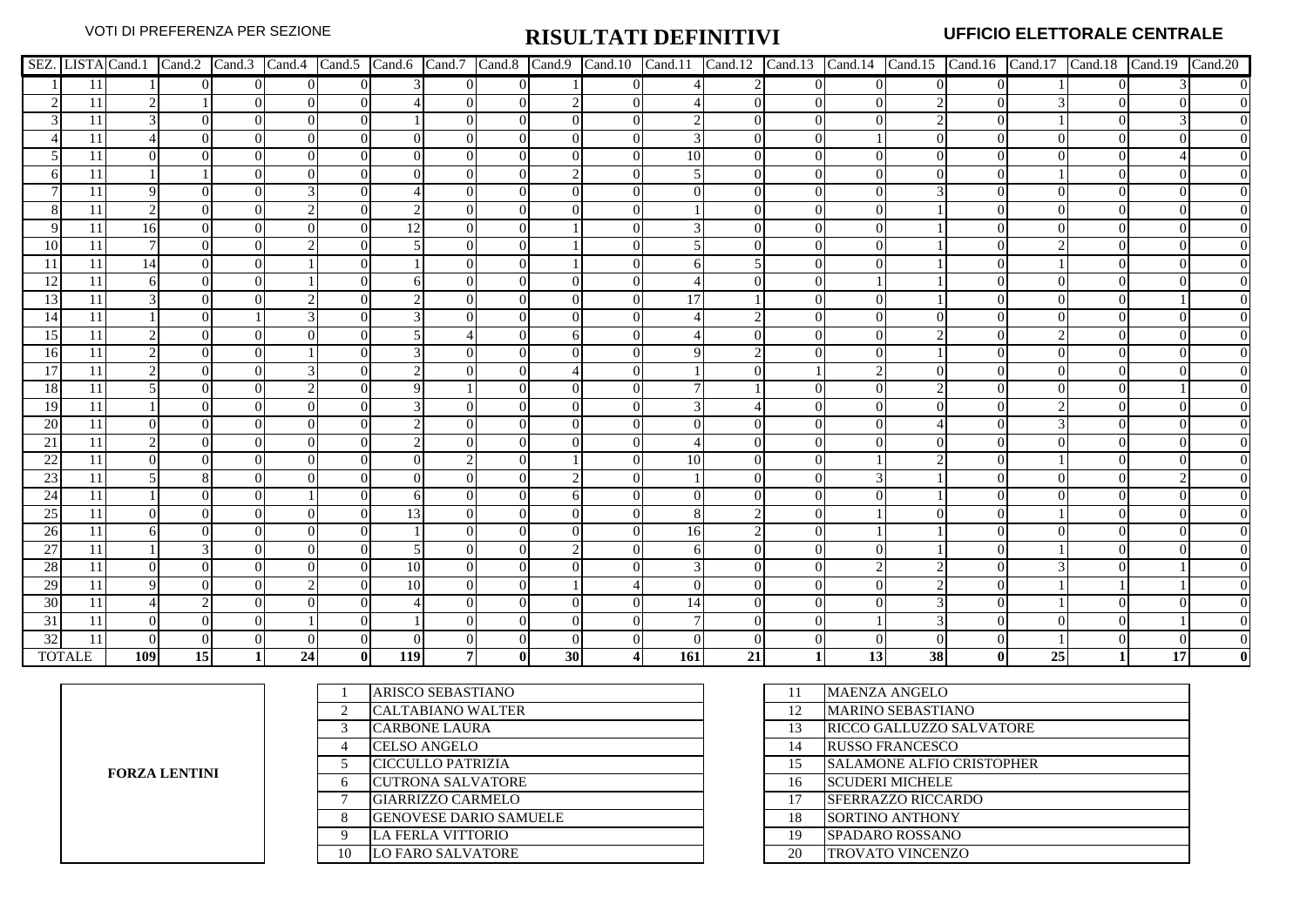|                 |               |                 |                |     |                |                |          |          |                |          |    |                |                |                |                |    |                | SEZ. LISTA Cand.1   Cand.2   Cand.3   Cand.4   Cand.5   Cand.6   Cand.7   Cand.8   Cand.10   Cand.11   Cand.12   Cand.13   Cand.14   Cand.15   Cand.16   Cand.17   Cand.18   Cand.19   Cand.20 |    |    |                  |
|-----------------|---------------|-----------------|----------------|-----|----------------|----------------|----------|----------|----------------|----------|----|----------------|----------------|----------------|----------------|----|----------------|------------------------------------------------------------------------------------------------------------------------------------------------------------------------------------------------|----|----|------------------|
|                 | 12            |                 | $\overline{0}$ |     | $\overline{0}$ | $\overline{0}$ | $\Omega$ | $\Omega$ | $\overline{0}$ | $\Omega$ |    | $\overline{0}$ | $\overline{0}$ | $\overline{0}$ | $\overline{0}$ |    | $\overline{0}$ |                                                                                                                                                                                                |    |    | $\boldsymbol{0}$ |
|                 | 12            |                 | $\Omega$       |     |                | $\Omega$       |          |          | $\Omega$       | $\Omega$ |    |                |                |                | $\Omega$       |    | $\Omega$       |                                                                                                                                                                                                |    |    |                  |
|                 | 12            | $\Omega$        | $\Omega$       | 16  | $\Omega$       | $\Omega$       |          |          | 8              | $\Omega$ |    | $\Omega$       |                |                | $\Omega$       |    | $\Omega$       |                                                                                                                                                                                                |    |    | $\overline{0}$   |
|                 | 12            |                 | $\Omega$       |     |                | $\Omega$       |          |          |                | $\Omega$ |    |                |                | 5              | $\Omega$       |    |                |                                                                                                                                                                                                |    |    | $\boldsymbol{0}$ |
|                 | 12            |                 |                | 13  |                | $\Omega$       |          |          | $\mathfrak{D}$ |          |    |                |                | 0              |                |    |                |                                                                                                                                                                                                |    |    |                  |
|                 | 12            |                 |                |     |                |                |          |          |                |          |    |                |                |                |                |    |                |                                                                                                                                                                                                |    |    |                  |
|                 | 12            |                 |                |     |                |                |          |          |                |          |    |                |                |                |                |    |                |                                                                                                                                                                                                |    |    |                  |
|                 | 12            |                 |                |     |                |                |          |          |                |          |    |                |                |                |                |    |                |                                                                                                                                                                                                |    |    |                  |
|                 | 12            |                 |                |     |                |                |          |          |                |          |    |                |                |                |                |    |                |                                                                                                                                                                                                |    |    |                  |
| 10              | 12            |                 |                |     |                |                |          |          |                |          |    |                |                |                |                |    |                |                                                                                                                                                                                                |    |    |                  |
|                 | 12            |                 |                | 10  |                |                |          |          |                |          |    |                |                |                |                |    |                |                                                                                                                                                                                                |    |    |                  |
| 12              | 12            |                 |                |     |                |                |          |          |                |          |    |                |                |                |                |    |                |                                                                                                                                                                                                |    |    |                  |
| 13              | 12            |                 |                | 11  |                |                |          |          |                |          |    |                |                |                |                |    | $\theta$       |                                                                                                                                                                                                |    |    |                  |
| 14              | 12            |                 |                |     |                |                |          |          |                |          |    |                |                |                |                |    | 0              |                                                                                                                                                                                                |    |    |                  |
| 15              | 12            |                 |                | 19  |                |                |          |          |                |          |    |                |                |                |                |    |                |                                                                                                                                                                                                |    |    |                  |
| <b>16</b>       | 12            |                 |                |     |                |                |          |          |                |          |    |                |                |                |                |    |                |                                                                                                                                                                                                |    |    |                  |
| 17              | 12            |                 |                |     |                |                |          |          |                |          |    |                |                |                |                |    |                |                                                                                                                                                                                                |    |    | $\overline{0}$   |
| <sup>18</sup>   | 12            |                 |                |     |                |                |          |          |                |          |    |                |                |                |                |    |                |                                                                                                                                                                                                |    |    |                  |
| <sup>19</sup>   | 12            |                 |                |     |                |                |          |          |                |          |    |                |                |                |                |    |                |                                                                                                                                                                                                |    |    | $\overline{0}$   |
| 20              | 12            |                 |                | 11  | 11             |                |          |          |                |          |    |                |                |                |                |    |                |                                                                                                                                                                                                |    |    | $\overline{0}$   |
| 21              | 12            |                 |                | 18  |                |                |          |          |                |          |    |                |                |                |                |    |                |                                                                                                                                                                                                |    |    |                  |
| 22              | 12            |                 |                |     |                |                |          |          | 0              |          |    |                |                | 0              |                |    |                |                                                                                                                                                                                                |    |    | $\overline{0}$   |
| 23              | 12            |                 |                | 20  |                |                |          |          |                |          |    |                |                |                |                |    |                |                                                                                                                                                                                                |    |    |                  |
| 24              | 12            |                 |                | 14  |                |                |          |          |                |          |    |                |                |                |                |    |                |                                                                                                                                                                                                |    |    |                  |
| 25              | 12            |                 |                | 19  |                |                |          |          |                |          |    |                |                |                |                |    | $\Omega$       |                                                                                                                                                                                                |    |    |                  |
| $\overline{26}$ | 12            |                 |                |     |                |                |          |          |                |          |    |                |                |                |                |    |                | 10                                                                                                                                                                                             |    |    | $\overline{0}$   |
| 27              | 12            |                 |                |     |                |                |          |          | 0              |          |    |                |                |                |                |    |                |                                                                                                                                                                                                | 10 |    | $\overline{0}$   |
| 28              | 12            |                 |                |     |                |                |          |          |                |          |    |                |                |                |                |    |                |                                                                                                                                                                                                |    |    |                  |
| 29              | 12            |                 |                |     |                |                |          |          |                |          |    |                |                |                |                |    |                |                                                                                                                                                                                                |    |    |                  |
| 30              | 12            |                 |                | 15  |                |                |          |          |                |          |    |                |                |                |                |    |                |                                                                                                                                                                                                |    |    |                  |
| 31              | 12            |                 |                | 10  |                |                |          |          |                |          |    |                |                |                |                |    | 0              |                                                                                                                                                                                                |    |    | $\overline{0}$   |
| 32              | 12            |                 |                |     |                |                |          |          |                |          |    |                |                |                |                |    |                |                                                                                                                                                                                                |    |    |                  |
|                 | <b>TOTALE</b> | 13 <sup>1</sup> | 34             | 266 | 35             | 81             | 30       |          | 22             | 29       | 31 | 33             | 11             | 15             | 30             | 92 | 16             | 28                                                                                                                                                                                             | 28 | 17 | 11               |

|    | <b>BLANDINO GIORGIO</b>     |    | MANGIAMELI FABIO                   |
|----|-----------------------------|----|------------------------------------|
| 2  | <b>BOMBACI SALVATORE</b>    | 12 | MASSIMINO GIOVANNA                 |
| 3  | <b>BOSCO SAVERIO</b>        | 13 | MATARAZZO ALESSANDRA               |
| 4  | CARRA' FILADELFO detto FINO | 14 | <b>JOSSINO MARCO</b>               |
| 5  | <b>CENTAMORE MARIO</b>      | 15 | PATANIA SALVATORE                  |
| 6  | <b>CUNSOLO MARIA</b>        | 16 | <b>IRUSSO GIUSEPPA detta GIUSY</b> |
| 7  | <b>GIUFFRIDA GIACOMO</b>    |    | <b>SUDANO ALESSANDRO</b>           |
| 8  | <b>INNOCCENTE ALFIO</b>     | 18 | <b>TOCCO SIMONA</b>                |
| 9  | IRA GIUSEPPE detto DARIO    | 19 | <b>VELLA CATERINA</b>              |
| 10 | <b>MAGNANO LUCA</b>         | 20 | <b>VENTRIGLIA ROSA MARIA</b>       |
|    |                             |    |                                    |

| 11 | <b>MANGIAMELI FABIO</b>      |
|----|------------------------------|
| 12 | <b>MASSIMINO GIOVANNA</b>    |
| 13 | MATARAZZO ALESSANDRA         |
| 14 | <b>OSSINO MARCO</b>          |
| 15 | PATANIA SALVATORE            |
| 16 | RUSSO GIUSEPPA detta GIUSY   |
| 17 | <b>SUDANO ALESSANDRO</b>     |
| 18 | <b>TOCCO SIMONA</b>          |
| 19 | VELLA CATERINA               |
| 20 | <b>VENTRIGLIA ROSA MARIA</b> |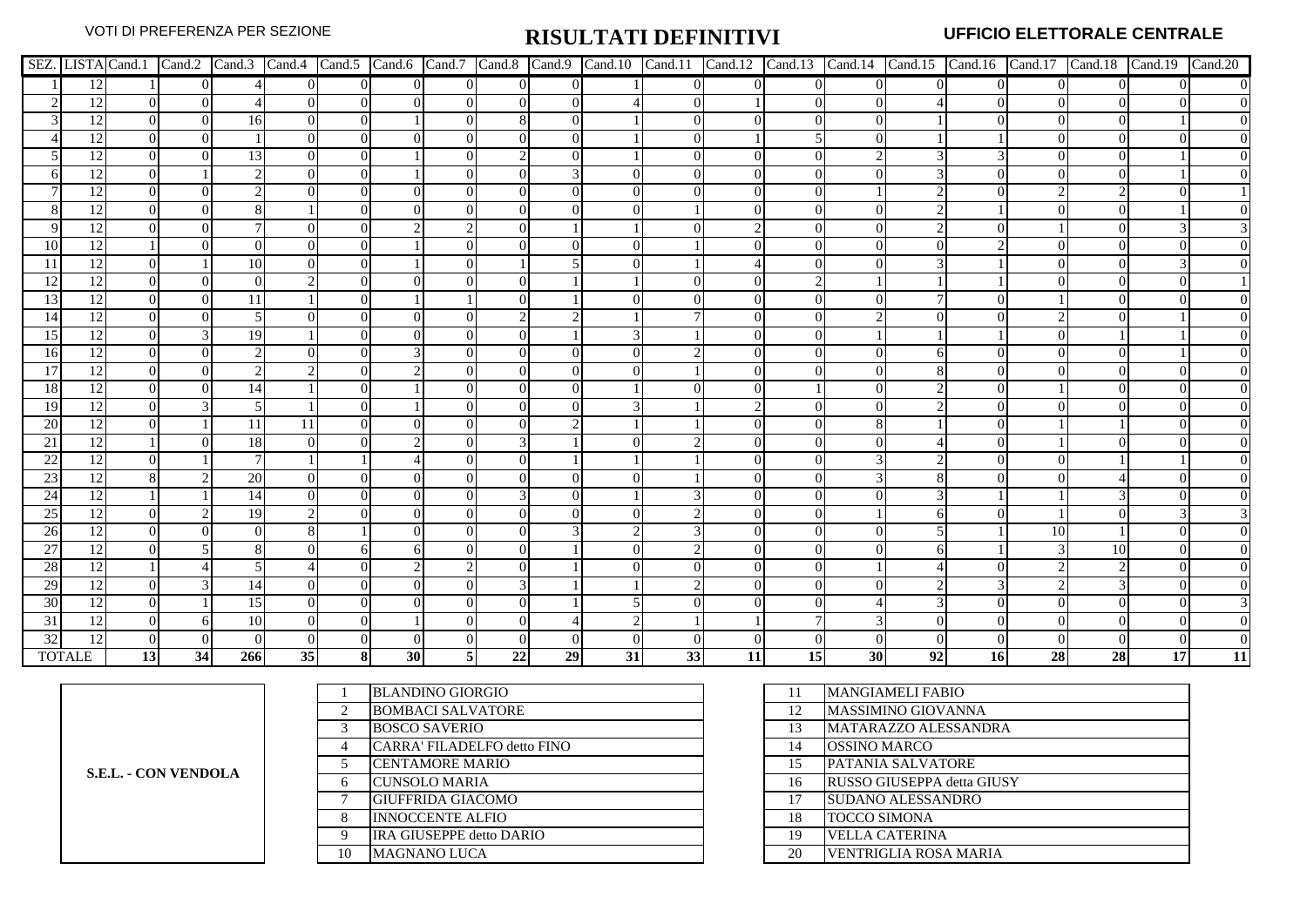|               |                 |          |                |                |     |    |                |          |                |          |           |                |                 |                |                |    |           |    |                 | SEZ. LISTA Cand.1 Cand.2 Cand.3 Cand.4 Cand.5 Cand.6 Cand.7 Cand.8 Cand.9 Cand.10 Cand.11 Cand.11 Cand.12 Cand.13 Cand.14 Cand.14 Cand.15 Cand.16 Cand.17 Cand.18 Cand.19 Cand.19 Cand.19 |
|---------------|-----------------|----------|----------------|----------------|-----|----|----------------|----------|----------------|----------|-----------|----------------|-----------------|----------------|----------------|----|-----------|----|-----------------|-------------------------------------------------------------------------------------------------------------------------------------------------------------------------------------------|
|               | 13              | $\Omega$ | $\overline{0}$ | $\overline{0}$ |     |    | $\overline{0}$ | $\Omega$ | $\overline{0}$ | $\Omega$ |           | $\overline{0}$ | $\Omega$        | $\overline{0}$ | $\overline{0}$ |    | $\Omega$  |    | $\Omega$        |                                                                                                                                                                                           |
|               | 13              |          | $\overline{0}$ | $\Omega$       |     |    | $\Omega$       |          |                |          |           | $\Omega$       | $\Omega$        | 0              | $\Omega$       |    |           |    |                 |                                                                                                                                                                                           |
|               | 13              | $\Omega$ | $\Omega$       | $\Omega$       |     |    | $\Omega$       |          |                |          |           | $\Omega$       |                 | 0              | $\Omega$       |    |           |    |                 |                                                                                                                                                                                           |
|               | 13              |          | $\Omega$       |                |     |    | $\Omega$       |          |                |          |           |                |                 |                |                |    |           |    |                 |                                                                                                                                                                                           |
|               | 13              |          |                |                |     |    | $\Omega$       |          | 8              | $\Omega$ |           |                |                 |                |                |    |           |    |                 |                                                                                                                                                                                           |
|               | 13              |          |                |                |     |    |                |          |                |          |           |                |                 |                |                |    |           |    |                 |                                                                                                                                                                                           |
|               | 13              |          |                |                |     |    |                |          |                |          |           |                |                 |                |                |    |           |    |                 |                                                                                                                                                                                           |
|               | 13              |          |                |                |     |    | $\Omega$       |          |                |          |           |                |                 |                |                |    |           |    |                 |                                                                                                                                                                                           |
|               | 13              |          |                |                |     |    |                |          |                |          |           |                |                 |                |                |    |           |    |                 |                                                                                                                                                                                           |
| 10            | 13              |          |                |                |     |    |                |          |                |          |           |                |                 |                |                |    |           |    |                 |                                                                                                                                                                                           |
|               | 13              |          |                |                |     |    |                |          |                |          |           |                |                 |                |                |    |           |    |                 |                                                                                                                                                                                           |
| 12            | 13              |          |                |                |     |    |                |          |                |          |           |                |                 |                |                |    |           |    |                 |                                                                                                                                                                                           |
| 13            | 13              |          | $\Omega$       |                |     |    |                |          |                |          |           |                |                 |                |                |    |           |    |                 |                                                                                                                                                                                           |
| 14            | 13              | $\Omega$ | $\Omega$       | $\Omega$       |     |    |                |          |                |          |           |                |                 |                |                |    |           |    |                 |                                                                                                                                                                                           |
| 15            | 13              |          | $\Omega$       | $\Omega$       |     |    | $\Omega$       |          |                | $\Omega$ |           |                |                 | $\theta$       | $\Omega$       |    |           |    |                 |                                                                                                                                                                                           |
| <sup>16</sup> | 13              |          |                |                |     |    |                |          |                |          |           |                |                 |                |                |    |           |    |                 |                                                                                                                                                                                           |
| 17            | 13              |          |                |                |     |    | $\Omega$       |          |                |          |           |                |                 |                |                |    |           |    |                 |                                                                                                                                                                                           |
| <b>18</b>     | 13              |          |                |                |     |    |                |          |                |          |           |                |                 |                |                |    |           |    |                 |                                                                                                                                                                                           |
| 19            | 13              |          |                |                |     |    | $\Omega$       |          |                |          |           |                |                 |                | 0              |    |           |    |                 |                                                                                                                                                                                           |
| 20            | 13              |          |                |                |     |    |                |          |                |          |           |                |                 |                |                |    |           |    |                 |                                                                                                                                                                                           |
| 21            | 13              |          |                |                |     |    |                |          |                |          |           |                |                 |                |                |    |           |    |                 |                                                                                                                                                                                           |
| 22            | 13              |          |                |                |     |    |                |          |                |          |           |                |                 |                |                |    |           |    |                 |                                                                                                                                                                                           |
| 23            | 13              |          |                |                |     |    |                |          |                |          |           |                |                 |                |                |    |           |    |                 |                                                                                                                                                                                           |
| 24            | 13              |          | $\Omega$       |                |     |    |                |          |                |          |           |                |                 |                |                |    |           |    |                 |                                                                                                                                                                                           |
| 25            | 13              |          | $\Omega$       |                |     |    |                |          |                |          |           |                |                 |                | $\Omega$       |    |           |    |                 |                                                                                                                                                                                           |
| 26            | 13              |          | $\Omega$       |                |     |    | $\Omega$       |          |                |          |           |                |                 |                |                |    |           |    |                 |                                                                                                                                                                                           |
| 27            | 13              |          |                |                |     |    |                |          |                |          |           |                |                 |                |                |    |           |    |                 |                                                                                                                                                                                           |
| 28            | 13              |          |                |                |     |    |                |          |                |          |           |                |                 |                |                |    |           |    |                 |                                                                                                                                                                                           |
| 29            | 13              |          |                |                |     |    |                |          |                |          |           |                |                 |                |                |    |           |    |                 |                                                                                                                                                                                           |
| 30            | 13              |          |                |                |     |    |                |          |                |          |           |                |                 |                |                |    |           |    |                 |                                                                                                                                                                                           |
| 31            | $\overline{13}$ |          |                |                |     |    |                |          |                |          |           |                |                 |                |                |    |           |    |                 |                                                                                                                                                                                           |
| 32            | 13              |          |                |                |     |    |                |          |                |          |           |                |                 |                |                |    |           |    |                 |                                                                                                                                                                                           |
|               | <b>TOTALE</b>   | 25       | 2 <sup>1</sup> | <b>10</b>      | -81 | 52 | 11             | 11       | 26             | 17       | <b>18</b> | 14             | 15 <sup>1</sup> |                |                | 23 | <b>18</b> | 17 | 35 <sup>1</sup> | <b>16</b>                                                                                                                                                                                 |

**MOVIMENTO CIVICO ARCOBALENO - LENTINI**

|                               | CRISTIANO MARIA detta MARIELLA           | 11 | <b>RAMAZZO SALVATORE</b>   |
|-------------------------------|------------------------------------------|----|----------------------------|
| $\mathfrak{D}_{\mathfrak{p}}$ | <b>BORGIA MARIA DANIELA</b>              | 12 | RAPISARDA ADA              |
| 3                             | <b>CARACCIOLO RITA</b>                   | 13 | <b>ROSSITTO SALVATORE</b>  |
| 4                             | CICERO GIOVANNI detto GIANNI             | 14 | <b>RUGGERO FRANCESCO</b>   |
|                               | CONTI GIOVANNI                           | 15 | <b>SAMPUGNARO LUIGI</b>    |
| 6                             | CORRITORE MADDALENA MARIA detta MARILENA | 16 | <b>SAMPUGNARO ROSSANA</b>  |
| 7                             | <b>COTTONE LEONARDA detta NADIA</b>      | 17 | <b>VECCHIO SALVATORE</b>   |
| 8                             | <b>GRASSO LETIZIA</b>                    | 18 | <b>VINCI NATALE</b>        |
| 9                             | NOCITA SEBASTIANO detto NELLO            | 19 | <b>DI MAURO ALESSANDRA</b> |
| 10                            | OSSINO MARIA GRAZIA detta GRACE          | 20 |                            |
|                               |                                          |    |                            |

| 11 | RAMAZZO SALVATORE         |
|----|---------------------------|
| 12 | RAPISARDA ADA             |
| 13 | <b>ROSSITTO SALVATORE</b> |
| 14 | <b>RUGGERO FRANCESCO</b>  |
| 15 | SAMPUGNARO LUIGI          |
| 16 | SAMPUGNARO ROSSANA        |
| 17 | <b>VECCHIO SALVATORE</b>  |
| 18 | <b>VINCI NATALE</b>       |
| 19 | DI MAURO ALESSANDRA       |
| 20 |                           |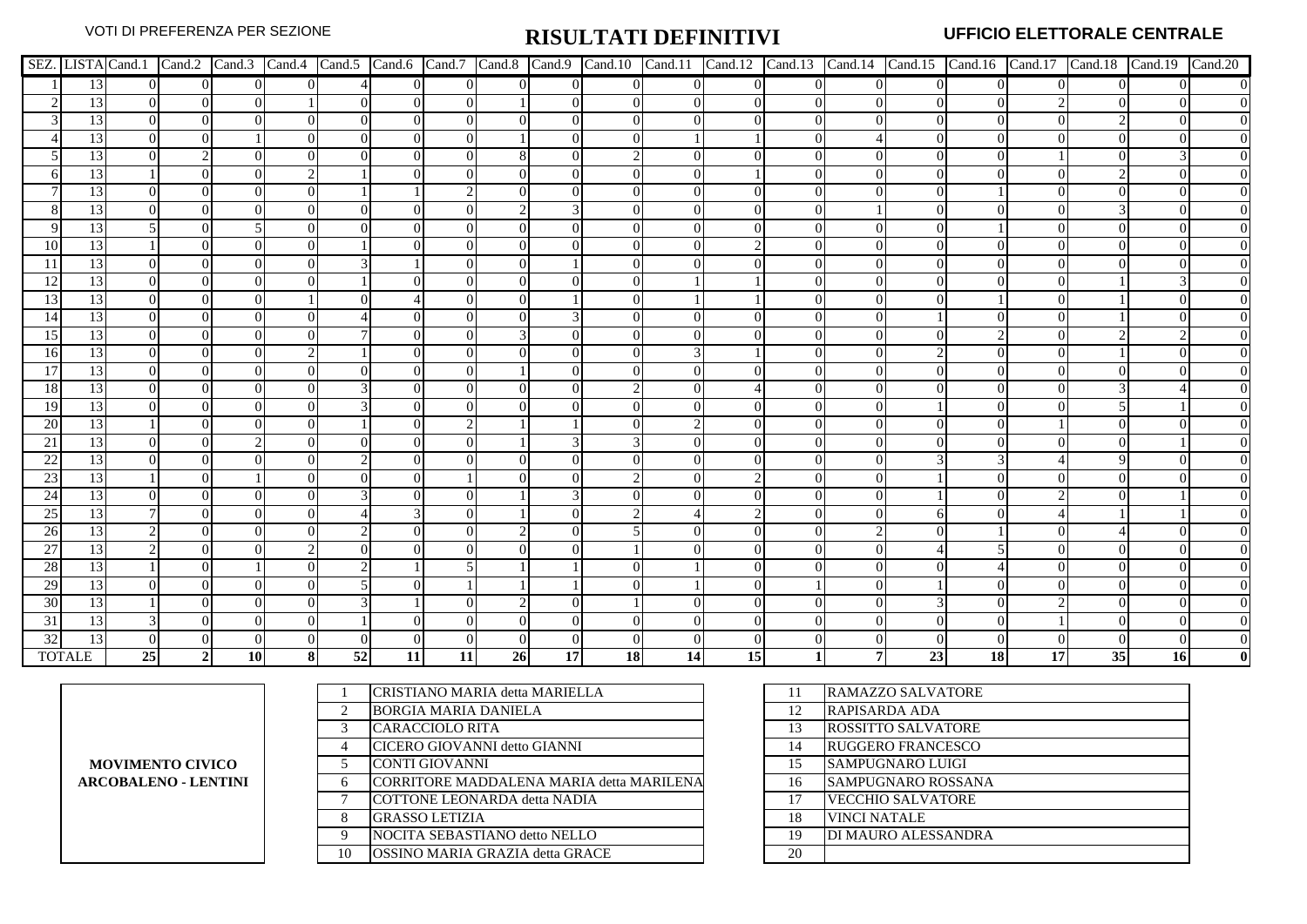|                 |                 |                |          |          |          |          |          |    |                |               | SEZ LISTA Cand.1 Cand.2 Cand.3 Cand.4 Cand.5 Cand.6 Cand.7 Cand.8 Cand.9 Cand.10 |          | Cand.11 Cand.12 Cand.13 |                |            |    |                | Cand.14 Cand.15 Cand.16 Cand.17 Cand.18 |     | Cand.19 Cand.20 |                 |
|-----------------|-----------------|----------------|----------|----------|----------|----------|----------|----|----------------|---------------|----------------------------------------------------------------------------------|----------|-------------------------|----------------|------------|----|----------------|-----------------------------------------|-----|-----------------|-----------------|
|                 | 14              |                | $\Omega$ |          |          | $\Omega$ |          |    | 0              |               |                                                                                  |          |                         | 25             |            |    |                |                                         |     |                 |                 |
|                 | 14              |                | $\Omega$ |          | $\Omega$ | $\Omega$ |          |    | 0              |               |                                                                                  |          |                         | 36             |            |    | 0              | 12                                      |     |                 | 10              |
|                 | 14              |                | ∩        |          | $\Omega$ |          | $\Omega$ |    | $\Omega$       |               |                                                                                  | $\Omega$ |                         | 31             |            |    | 0              |                                         |     |                 | 13              |
|                 | 14              |                |          |          | $\Omega$ | $\Omega$ |          |    | $\Omega$       | $\Omega$      |                                                                                  |          |                         | 13             |            |    |                |                                         |     |                 | $\overline{15}$ |
|                 | 14              | 0              |          |          | $\Omega$ | $\Omega$ |          |    | $\overline{0}$ | $\Omega$      |                                                                                  |          |                         | 16             |            |    |                | 10                                      |     |                 |                 |
|                 | 14              |                |          |          |          |          |          |    | $\Omega$       | $\Omega$      |                                                                                  |          |                         | 12             |            |    |                |                                         |     |                 |                 |
|                 | 14              |                |          |          |          | $\Omega$ |          |    | 0              |               |                                                                                  |          |                         | 30             |            |    |                |                                         |     |                 |                 |
|                 | 14              | $\Omega$       |          |          |          | $\Omega$ |          |    | 0              |               |                                                                                  |          |                         | 13             |            |    | 0              |                                         |     |                 |                 |
|                 | 14              |                |          |          | $\Omega$ | $\Omega$ |          |    | 0              |               |                                                                                  |          |                         | 14             |            |    |                |                                         |     |                 |                 |
| 10              | 14              |                |          |          |          |          |          |    | $\Omega$       | $\Omega$      |                                                                                  |          |                         | 18             | 13         |    |                |                                         |     |                 |                 |
| -11             | 14              |                |          |          | $\Omega$ | $\Omega$ |          |    | 0              |               |                                                                                  |          |                         | $\overline{0}$ | $\Omega$   |    |                |                                         |     |                 |                 |
| 12              | 14              |                |          |          |          |          |          |    |                |               |                                                                                  |          |                         | 10             |            |    |                |                                         |     |                 |                 |
| 13              | 14              | $\Omega$       | ∩        |          |          | $\Omega$ |          |    | 0              | $\Omega$      |                                                                                  | $\Omega$ |                         | 19             |            |    | $\theta$       |                                         |     |                 | 10              |
| 14              | 14              |                |          |          |          | $\Omega$ |          |    | $\Omega$       | $\Omega$      |                                                                                  | $\Omega$ |                         | 17             |            |    |                |                                         |     |                 | 11              |
| 15              | 14              | $\Omega$       |          | 0        | $\Omega$ | $\Omega$ |          |    | $\Omega$       | $\Omega$      |                                                                                  | $\Omega$ |                         | 14             |            |    | $\Omega$       |                                         |     |                 | $\overline{11}$ |
| <sup>16</sup>   | 14              | ∩              |          |          | $\Omega$ | $\Omega$ |          |    | $\Omega$       | $\mathcal{D}$ |                                                                                  |          |                         | 14             |            |    |                |                                         |     |                 | 16              |
| 17              | 14              |                |          |          |          |          |          |    |                |               |                                                                                  |          |                         | 23             |            |    |                |                                         |     |                 |                 |
| <b>18</b>       | 14              | 0              |          |          |          | $\Omega$ |          |    | 0              |               |                                                                                  |          |                         | 15             | $\Omega$   |    | $\theta$       |                                         |     |                 |                 |
| 19              | 14              | ∩              |          |          |          | $\Omega$ |          |    | $\Omega$       | $\mathcal{R}$ |                                                                                  |          |                         | 16             |            |    | ∩              |                                         |     |                 | 13              |
| 20              | 14              |                |          |          |          | $\Omega$ |          |    | 0              |               |                                                                                  |          |                         | 14             |            |    |                |                                         |     |                 |                 |
| 21              | 14              |                |          |          |          | $\Omega$ |          |    | 0              | $\Omega$      |                                                                                  |          |                         | 11             |            |    |                |                                         |     |                 |                 |
| 22              | 14              |                |          |          |          |          |          |    |                |               |                                                                                  |          |                         | 12             |            |    |                |                                         |     |                 |                 |
| 23              | 14              |                |          |          |          | $\Omega$ |          |    | $^{(1)}$       | $\Omega$      |                                                                                  | $\Omega$ |                         | 19             |            |    |                |                                         |     |                 |                 |
| 24              | 14              | $\Omega$       | ∩        |          | $\Omega$ | $\Omega$ |          |    | 0              | $\Omega$      |                                                                                  | $\Omega$ |                         | 6              | 11         |    | $\Omega$       |                                         |     |                 |                 |
| 25              | 14              |                |          |          |          | $\Omega$ |          |    | 0              |               |                                                                                  |          |                         | 21             |            |    |                |                                         | 17  |                 |                 |
| $\overline{26}$ | $\overline{14}$ |                |          | $\Omega$ |          | $\Omega$ |          |    | $\overline{0}$ | $\Omega$      |                                                                                  |          |                         | 10             |            |    | 0              |                                         | 10  |                 | 14              |
| 27              | 14              |                |          |          |          | $\Omega$ |          |    | $\overline{0}$ |               |                                                                                  |          |                         | 24             |            |    |                |                                         | 17  |                 | 11              |
| 28              | 14              |                |          |          |          | $\Omega$ |          |    | 0              |               |                                                                                  |          |                         | 23             | 9          |    |                |                                         | 16  |                 | 10              |
| 29              | 14              | 0              |          |          |          |          |          |    | $\Omega$       |               |                                                                                  |          |                         | 10             | 6          |    |                |                                         |     |                 | $\overline{9}$  |
| 30              | 14              |                |          |          |          | $\Omega$ |          |    | 0              | $\Omega$      |                                                                                  |          |                         | 24             |            |    |                |                                         | 13  |                 | οI              |
| $\overline{31}$ | 14              | $\Omega$       |          |          |          | $\Omega$ |          |    | $\Omega$       | 8             |                                                                                  | $\Omega$ |                         | 20             |            |    |                |                                         | 18  |                 |                 |
| 32              | 14              |                |          |          |          |          |          |    |                | $\Omega$      |                                                                                  | $\Omega$ |                         | $\Omega$       |            |    |                |                                         |     |                 |                 |
|                 | <b>TOTALE</b>   | $\overline{2}$ | 9        | $\bf{8}$ | 26       |          | 71       | 17 | $\mathbf{0}$   | 43            | $\overline{18}$                                                                  | 20       | 51                      | 530            | <b>131</b> | 36 | $\overline{2}$ | 134                                     | 184 | $\bf{0}$        | 260             |

**PDL**

|    | <b>ARES ALFREDO</b>          | 11 | <b>INSIRELLO ALFIO</b>                 |
|----|------------------------------|----|----------------------------------------|
|    | <b>BULGARI SIMONA</b>        | 12 | MANGANARO CORRADO                      |
|    | CALTABIANO ALDO              | 13 | <b>MAZZILLI UGO</b>                    |
| 4  | <b>CIAFFAGLIONE MARCELLO</b> | 14 | PINO ANTONINO detto ANTONIO            |
|    | CICIULLA ANTONINO            | 15 | PULIA ALFREDO                          |
| 6  | CIMINO CARMELA TIZIANA       | 16 | <b>SANTORO MARCELLO</b>                |
|    | DI GIACOMO ANGELO            | 17 | <b>ISERRATORE GIUSEPPE detto PIPPO</b> |
|    | <b>DIPIETRO ANGELO</b>       | 18 | SFERRAZZO FILADELFO detto PHIL         |
| 9  | <b>FISICARO BENEDETTO</b>    | 19 | <b>VINCI DANIELE</b>                   |
| 10 | <b>FORTUNATO GIUSEPPE</b>    | 20 | <b>VACANTI ROSARIO</b>                 |
|    |                              |    |                                        |

| 11 | <b>INSIRELLO ALFIO</b>         |
|----|--------------------------------|
| 12 | <b>MANGANARO CORRADO</b>       |
| 13 | <b>MAZZILLI UGO</b>            |
| 14 | PINO ANTONINO detto ANTONIO    |
| 15 | PULIA ALFREDO                  |
| 16 | <b>SANTORO MARCELLO</b>        |
| 17 | SERRATORE GIUSEPPE detto PIPPO |
| 18 | SFERRAZZO FILADELFO detto PHIL |
| 19 | <b>VINCI DANIELE</b>           |
| 20 | VACANTI ROSARIO                |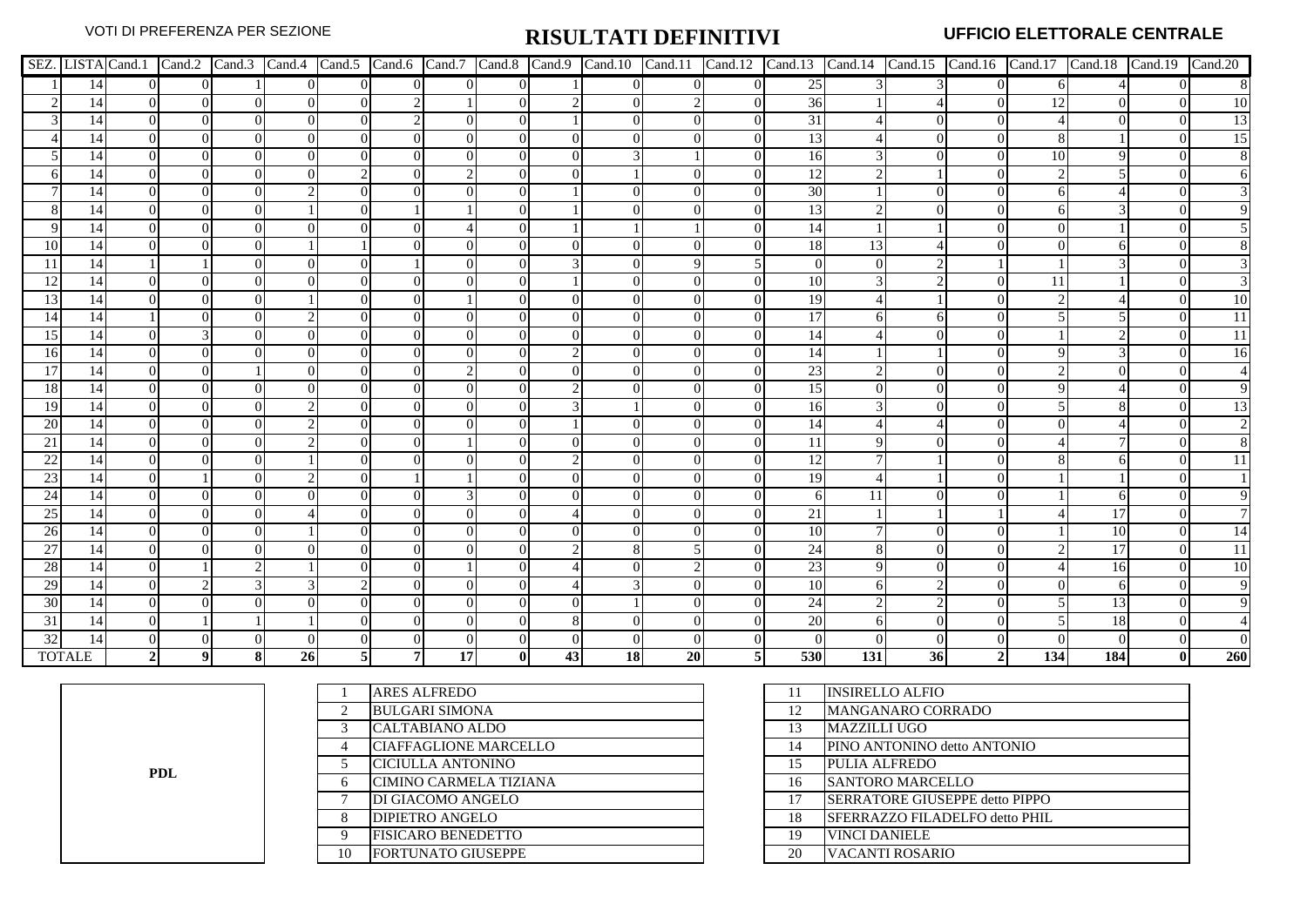|                 |                 |            |          |                |                |          |                |            |                |          |                |                |    |                |                |    |                |           |          | SEZ. LISTA Cand.1   Cand.2   Cand.3   Cand.4   Cand.5   Cand.6   Cand.7   Cand.8   Cand.10   Cand.11   Cand.12   Cand.13   Cand.14   Cand.15   Cand.16   Cand.17   Cand.18   Cand.19   Cand.20 |
|-----------------|-----------------|------------|----------|----------------|----------------|----------|----------------|------------|----------------|----------|----------------|----------------|----|----------------|----------------|----|----------------|-----------|----------|------------------------------------------------------------------------------------------------------------------------------------------------------------------------------------------------|
|                 | 15              | $\Omega$   | $\Omega$ | $\overline{0}$ | $\overline{0}$ | $\Omega$ | $\Omega$       |            | $\overline{0}$ | $\Omega$ | $\overline{0}$ | $\overline{0}$ |    | $\overline{0}$ | $\overline{0}$ |    |                |           | $\Omega$ |                                                                                                                                                                                                |
|                 | 15              |            |          |                |                | $\Omega$ |                |            | 0              |          |                | $\overline{0}$ |    | 0              |                |    | $\theta$       |           |          |                                                                                                                                                                                                |
|                 | 15              | $^{\circ}$ |          |                | $\Omega$       | $\Omega$ | $\Omega$       |            | 0              | $\Omega$ |                | $\Omega$       |    | $\Omega$       |                |    | $\theta$       |           |          |                                                                                                                                                                                                |
|                 | 15              |            |          |                |                | $\Omega$ |                |            | 0              | $\theta$ |                |                |    | 0              |                |    |                |           |          |                                                                                                                                                                                                |
|                 | 15              |            |          |                | $\Omega$       |          |                |            | 0              | $\Omega$ |                |                | 12 | $\Omega$       |                |    |                |           |          |                                                                                                                                                                                                |
|                 | 15              |            |          |                |                | $\Omega$ |                |            |                | $\theta$ |                |                |    |                |                |    |                |           |          |                                                                                                                                                                                                |
|                 | 15              |            |          |                |                |          |                |            |                | $\Omega$ |                |                |    |                |                |    |                |           |          |                                                                                                                                                                                                |
|                 | 15              |            |          |                |                | $\Omega$ |                |            |                | $\Omega$ |                |                |    |                |                |    |                |           |          |                                                                                                                                                                                                |
|                 | 15              |            |          |                |                |          |                |            |                | $\Omega$ |                |                |    |                |                |    |                |           |          |                                                                                                                                                                                                |
| 10              | 15              |            |          |                |                |          |                |            |                | $\Omega$ |                |                |    |                |                |    |                |           |          |                                                                                                                                                                                                |
|                 | 15              |            |          |                |                |          |                |            |                |          |                |                |    |                |                |    |                |           |          |                                                                                                                                                                                                |
| 12              | 15              |            |          |                |                |          |                |            |                |          |                |                |    |                |                |    |                |           |          |                                                                                                                                                                                                |
| 13              | 15              |            |          |                |                |          |                |            | $^{(1)}$       | $\theta$ |                |                |    |                |                |    |                |           |          |                                                                                                                                                                                                |
| 14              | 15              |            |          |                |                |          |                |            | 0              |          |                |                |    |                |                |    |                |           |          |                                                                                                                                                                                                |
| 15              | 15              |            |          |                |                |          |                | 11         | $\Omega$       | $\theta$ |                |                |    | $\Omega$       |                |    |                |           |          |                                                                                                                                                                                                |
| <b>16</b>       | 15              |            |          |                |                |          |                |            | 01             |          |                |                |    |                |                |    |                |           |          |                                                                                                                                                                                                |
| 17              | 15              |            |          |                |                |          |                |            | 0              |          |                |                |    |                |                |    |                |           |          |                                                                                                                                                                                                |
| 18              | 15              |            |          |                |                |          |                |            |                |          |                |                |    |                |                |    |                |           |          |                                                                                                                                                                                                |
| <sup>19</sup>   | 15              |            |          |                |                | $\Omega$ |                |            | 0              |          |                |                |    |                |                |    |                |           |          |                                                                                                                                                                                                |
| 20              | 15              | 11         |          |                |                |          |                |            |                |          |                |                |    |                |                |    |                |           |          |                                                                                                                                                                                                |
| 21              | 15              |            |          |                |                |          |                |            | 0              | $\Omega$ |                |                |    |                |                |    |                |           |          |                                                                                                                                                                                                |
| 22              | 15              |            |          |                |                |          |                |            |                |          |                |                |    |                |                |    |                |           |          |                                                                                                                                                                                                |
| 23              | 15              |            |          |                |                |          |                |            |                |          |                |                |    |                |                |    |                |           |          |                                                                                                                                                                                                |
| 24              | 15              |            |          |                |                |          |                |            |                | $\Omega$ |                |                |    |                |                |    |                |           |          |                                                                                                                                                                                                |
| 25              | 15              |            |          |                |                |          |                |            |                |          |                |                |    | 0              |                |    |                |           |          | $\Omega$                                                                                                                                                                                       |
| 26              | 15              | 10         |          |                |                |          |                |            | $\Omega$       |          |                |                | 16 | 0              |                |    |                |           |          |                                                                                                                                                                                                |
| 27              | 15              |            |          |                |                |          |                | 10         | $\Omega$       | $\Omega$ |                |                |    |                |                |    |                |           |          |                                                                                                                                                                                                |
| 28              | 15              |            |          |                |                |          |                |            |                |          |                |                |    |                |                |    |                |           |          |                                                                                                                                                                                                |
| 29              | 15              |            |          |                |                | $\Omega$ |                | 10         | $^{(1)}$       |          |                |                |    |                |                |    |                |           |          |                                                                                                                                                                                                |
| 30              | 15              |            |          |                |                |          |                |            |                |          |                |                |    |                |                |    |                |           |          |                                                                                                                                                                                                |
| $\overline{31}$ | $\overline{15}$ |            |          |                |                |          |                | 10         |                |          |                |                |    |                |                |    |                |           |          |                                                                                                                                                                                                |
| 32              | $\overline{15}$ |            |          |                |                |          |                |            |                |          |                |                |    |                |                |    |                |           |          |                                                                                                                                                                                                |
|                 | <b>TOTALE</b>   | 88         | 11       | 84             | 13             | 12       | 9 <sup>1</sup> | <b>140</b> | $\overline{2}$ | 23       |                | 21             | 95 | 17             | 22             | 23 | 7 <sup>1</sup> | <b>12</b> |          |                                                                                                                                                                                                |

| POPOLARI PER LENTINI |
|----------------------|
|----------------------|

|                | <b>FERRIERO UMBERTO</b>       | 11 | <b>GRASSO VINCENZO detto ENZO</b> |
|----------------|-------------------------------|----|-----------------------------------|
| $\overline{c}$ | ABBANDONATO LUCIANO           | 12 | <b>INSERRA FILADELFO</b>          |
| 3              | <b>COMMENDATORE MAURIZIO</b>  | 13 | MANDOLFO SEBASTIANO               |
| 4              | <b>FAVA MARIA CONCETTA</b>    | 14 | PISASALE NATALE                   |
|                | <b>FRANCO GIOVANNI</b>        | 15 | PONTILLO FILADELFO                |
| 6              | <b>GAETA SALVATORE</b>        | 16 | <b>TAVILLA VERONICA</b>           |
| $\mathbf{r}$   | <b>GALATA' GABRIELE ALFIO</b> | 17 | VACANTE ORAZIO                    |
| 8              | <b>GARROTTO BARTOLO</b>       | 18 | <b>VALITRI GIUSEPPE</b>           |
| 9              | GIARDINARO ANTONINO           | 19 | <b>BUREMI DANIELA</b>             |
| 10             | GIONGRANDI GIUSEPPA           | 20 | <b>CATTANO FRANCESCO</b>          |

| 11 | <b>GRASSO VINCENZO detto ENZO</b> |
|----|-----------------------------------|
| 12 | <b>INSERRA FILADELFO</b>          |
| 13 | <b>MANDOLFO SEBASTIANO</b>        |
| 14 | PISASALE NATALE                   |
| 15 | PONTILLO FILADELFO                |
| 16 | <b>TAVILLA VERONICA</b>           |
| 17 | <b>VACANTE ORAZIO</b>             |
| 18 | <b>VALITRI GIUSEPPE</b>           |
| 19 | <b>BUREMI DANIELA</b>             |
| 20 | <b>CATTANO FRANCESCO</b>          |